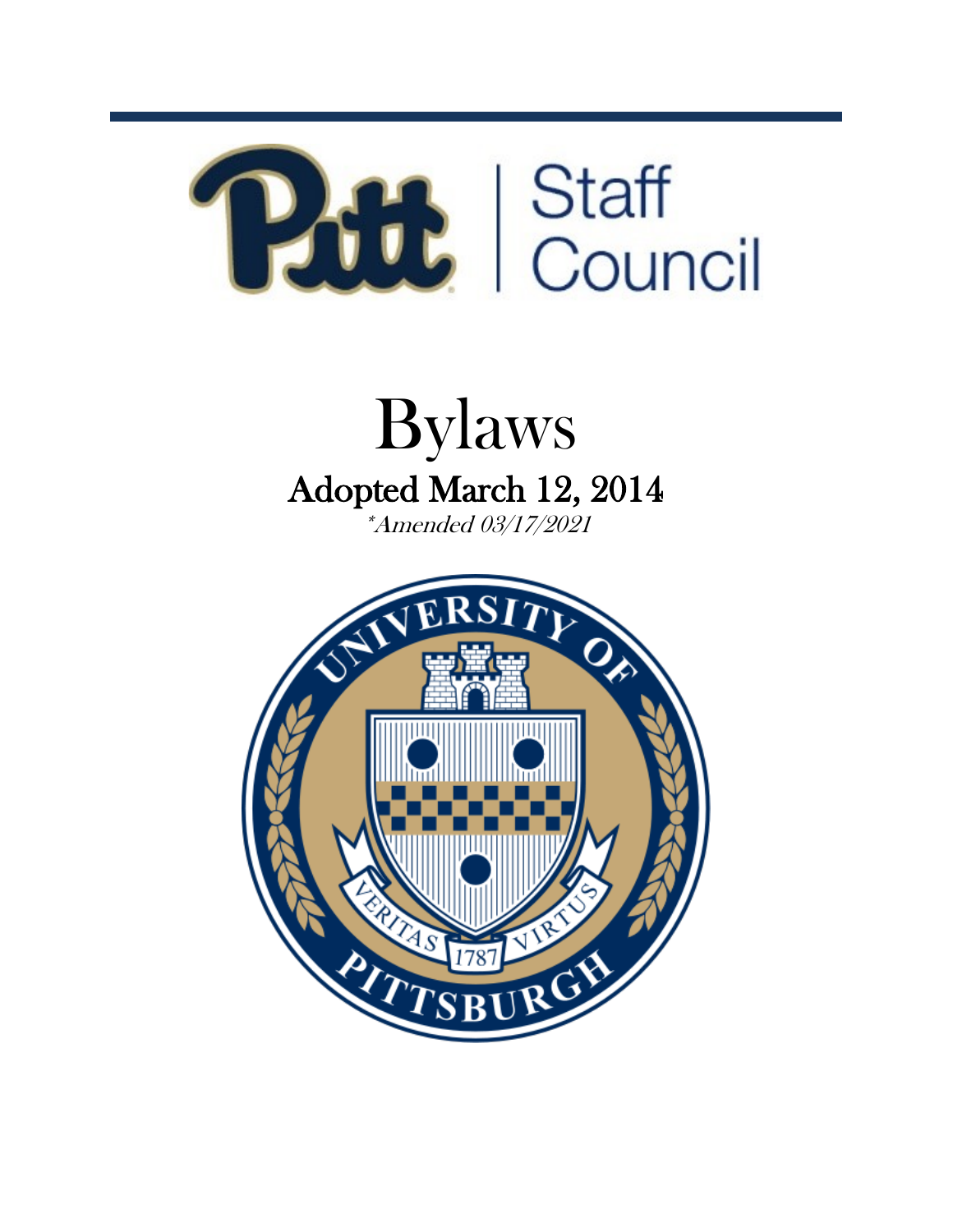# **BYLAWS**

# of the

# UNIVERSITY OF PITTSBURGH STAFF COUNCIL Passed March 12, 2014

#### TABLE OF CONTENTS

| Preface      | Definition of Terms                       |
|--------------|-------------------------------------------|
| Article I    | Name                                      |
| Article II   | Purpose                                   |
| Article III  | Roles and Responsibilities                |
| Article IV   | Membership and Organization               |
| Article V    | <b>Staff Council Membership</b>           |
| Article VI   | Members Responsibilities and Expectations |
| Article VII  | <b>Officers</b>                           |
| Article VIII | <b>Committee Structure</b>                |
| Article IX   | <b>Committee Chairs</b>                   |
| Article X    | <b>Committee Charges</b>                  |
| Article XI   | <b>Staff Council Monthly Meetings</b>     |
| Article XII  | <b>Amendments to Bylaws</b>               |
| Article XIII | <b>Amendments to Operations Manual</b>    |

#### Code of Conduct for Members of the University of Pittsburgh Staff Council

Member Relations with the University Community Member Relations to the Staff Council

#### Operations Manual of the University of Pittsburgh Staff Council

Membership Selection Election Process for Officers and Chairs Special Elections Paper Ballot Election Process Budget Proposal Process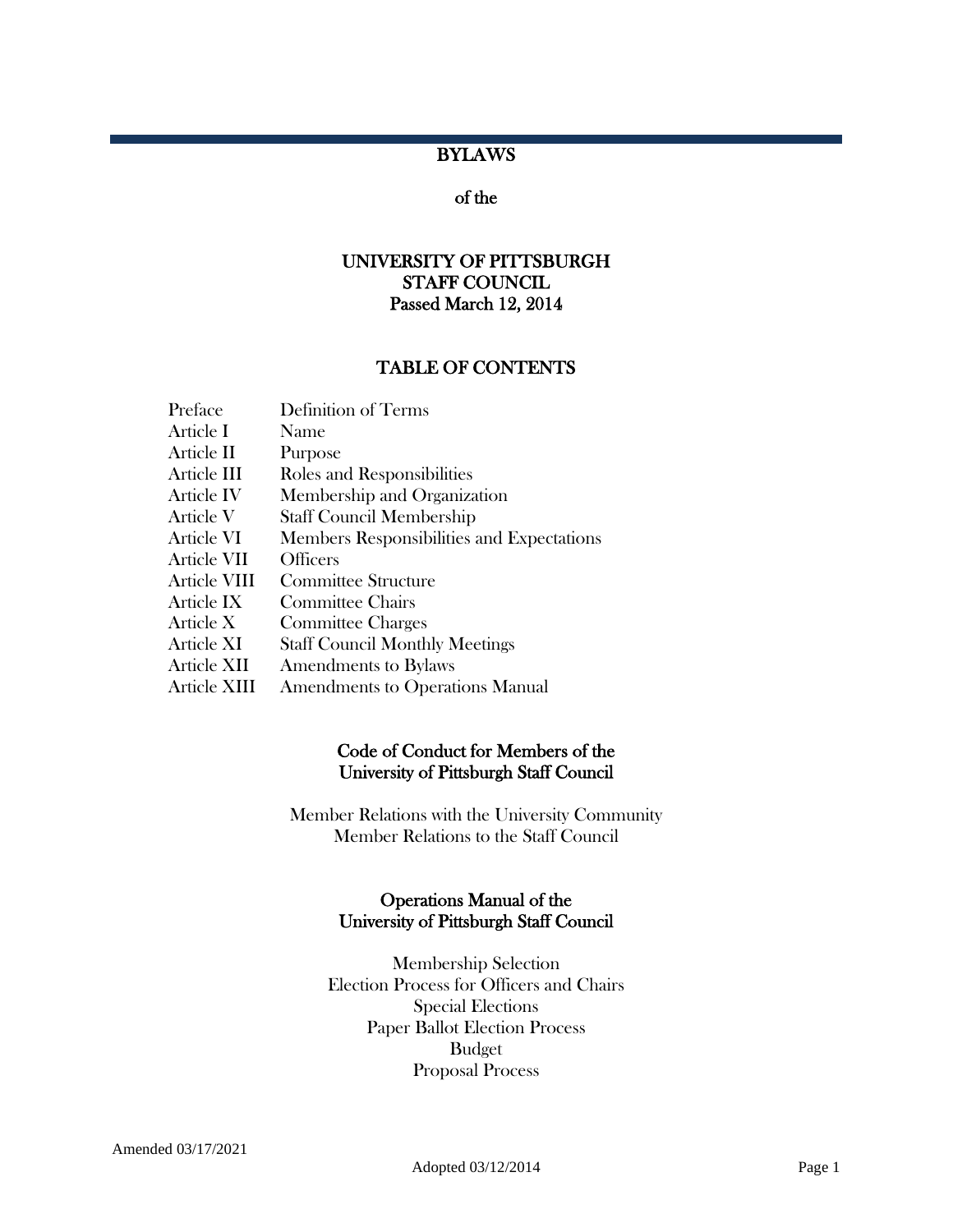# PREFACE Definition of Terms

| <b>Administrative Assistant</b> | A Classified Staff member who works for the Staff Council and<br>provides administrative support                          |
|---------------------------------|---------------------------------------------------------------------------------------------------------------------------|
| Committees                      | Working groups within the organization that work on fostering the<br>goals of the organization.                           |
| <b>Executive Committee</b>      | A committee made up of the elected officers of the Staff Council                                                          |
| <b>General UPSC Meeting</b>     | The meeting of the full membership of the Staff Council                                                                   |
| <b>UPSC</b>                     | Acronym for the Staff Council                                                                                             |
| <b>Steering Committee</b>       | A committee made up of the elected officers, committee chairs, and<br>presidents emeriti                                  |
| Year                            | For the purposes of these by-laws, a year is considered to be the July<br>1 to June 30 fiscal year unless otherwise noted |

# ARTICLE I NAME

Section 1 The name of the total body shall be the University of Pittsburgh Staff Council (for designation purposes the name shall be referred to as UPSC in these Bylaws).

# ARTICLE II PURPOSE

- Section 1 UPSC represents classified staff of the University of Pittsburgh, Oakland Campus. UPSC is an officially recognized University of Pittsburgh organization within the University governance system. UPSC addresses philosophical and operational issues affecting the welfare of the staff and the University at all University of Pittsburgh campuses.
- Section 2 UPSC shall act as a communication channel between staff, faculty, students, the University Officers and Administrators, the Board of Trustees, and all officially recognized governance bodies of the University, including its regional campuses.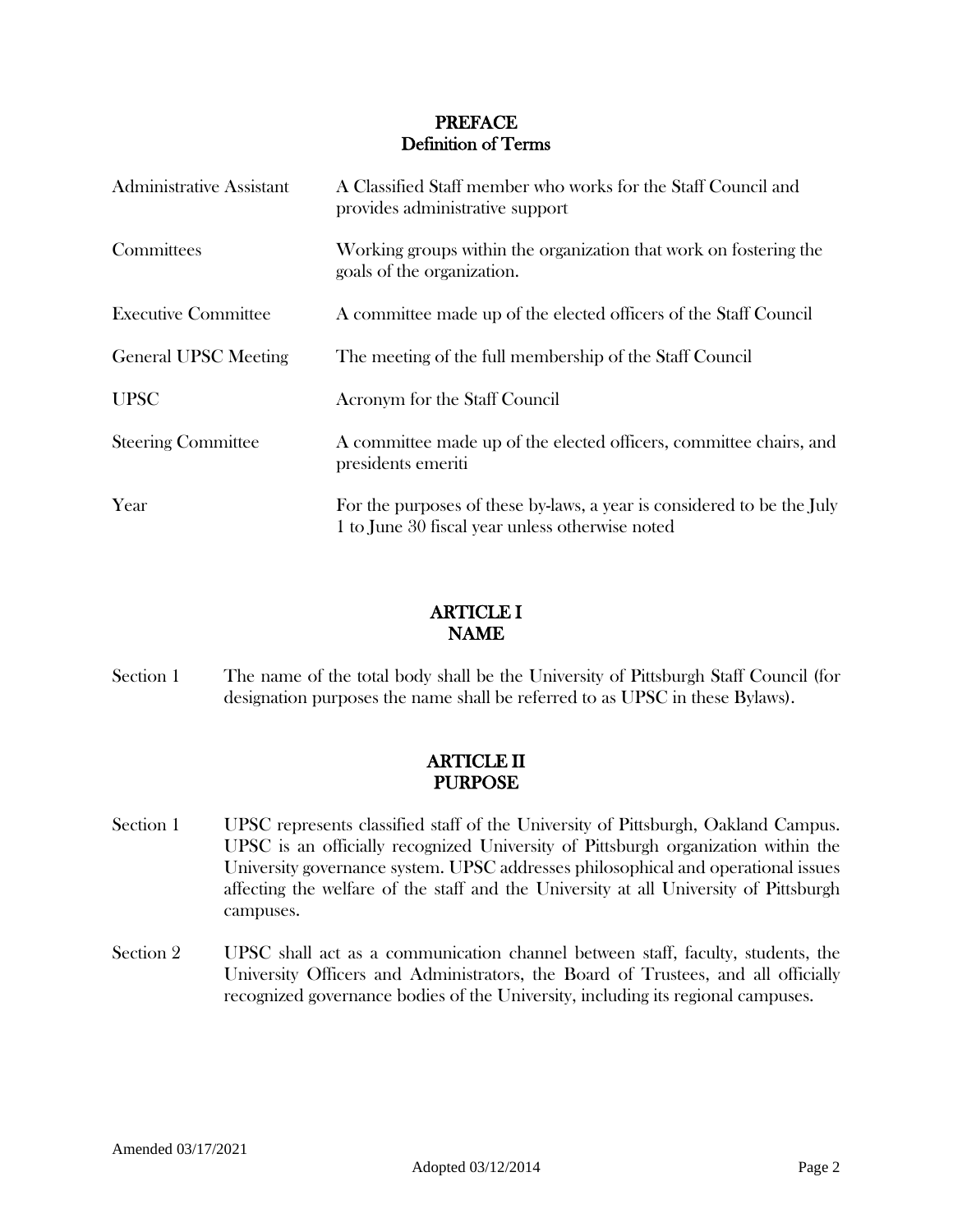#### ARTICLE III ROLES AND RESPONSIBILITIES

- Section 1 UPSC shall meet regularly with the appropriate University officers and administrators to discuss issues and concerns that affect the welfare of the staff and the University. Section 2 UPSC, through its elected officers, shall make recommendations to the appropriate University officials and administrators on issues and concerns which affect the welfare of the staff and the University. Section 3 Upon request, UPSC shall participate in the selection of University senior administrative officers and administrators by serving on search committees, interviewing candidates, and submitting evaluations and recommendations. Section 4 UPSC shall primarily consider matters brought to it by staff members and other members of the University community. Section 5 UPSC shall provide input on, and monitor adherence to, University policies and procedures. Section 6 UPSC shall act in compliance with and support the commitment of the University
- with regard to non-discrimination, equal opportunity and affirmative action in accordance with federal, state and local laws and regulations.

# ARTICLE IV MEMBERSHIP AND ORGANIZATION

- Section 1 University employees eligible to become members of UPSC shall include all regular full-time or regular part-time classified staff who have completed their initial provisional periods and are not currently on a performance improvement plan (PIP) or equivalent performance or disciplinary plan or status.
- Section 2 Other criteria for UPSC membership include: A. UPSC shall endeavor to have a duly representative and diverse membership reflecting its many constituent groups on campus.
	- B. Initial term of membership for existing UPSC members through the regular election process shall be two years. At the end of two years, each UPSC member shall receive a renewal notification including a "Renew/Resignation" form to be signed by the UPSC member, remitted to the UPSC office, and forwarded to Human Resources for review and approval based on the requirements outlined in Section 1 of this article. Membership drives shall be held quarterly.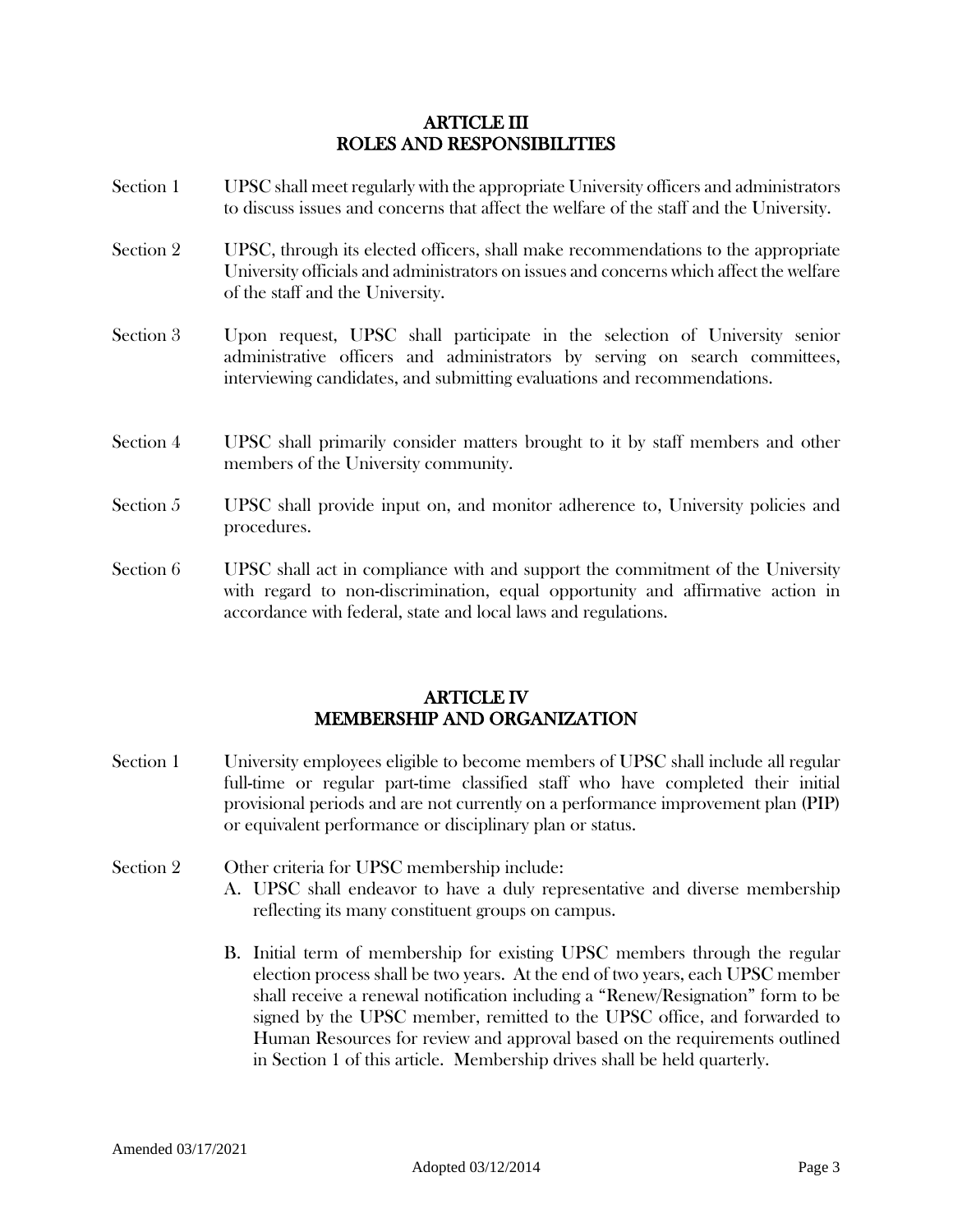- Section 3 The full membership of UPSC shall meet a minimum of eight to a maximum of twelve times each year (July 1 through June 30). The yearly schedule of general UPSC meetings shall be set by the Executive Committee and released to the public by July 1. Each full membership meeting will begin with an optional closed session beginning at 12:00 p.m. (noon), unless otherwise notified by the Executive Committee or through the UPSC office staff. Immediately following the closed session (approximately 15 minutes), there will be a public meeting open to the University community as observers or invited/recognized guests: observers and/or invited/recognized guests may participate in a UPSC meetings by submitting a written request to the Executive Committee in advance of the meeting. UPSC Officers may, at their discretion, invite non-members to participate in meetings intermittently or on an ongoing basis. Three-fifths (60%) of the elected UPSC members shall constitute a quorum at a full UPSC meeting: whereas a majority (50% plus 1 full member) shall constitute a quorum at the committee level. Meetings will follow The Modern Edition of Robert's Rules of Order, Revised, unless otherwise agreed.
- Section 4 UPSC shall enact policies and regulations as deemed necessary to ensure the proper operation of the organization. These shall include the Bylaws, the Code of Conduct, and the Operations Manual, all of which shall be maintained and monitored by the Operations Committee.

# ARTICLE V STAFF COUNCIL MEMBERSHIP

- Section 1 Types of UPSC members: Full and Pro Tem.
	- A. Full Members are those who are elected to UPSC per the stated qualifications through a regular or special election process.
	- B. Pro Tem members are individuals from the University community asked to serve, in a non-voting capacity, on a particular committee or assignment for UPSC. Nominations for pro tem members are submitted to the president for approval by the full membership. Appointments shall be for a specific time period concurrent with the activity in which the person is engaged.
- Section 2 Selection and admission of new members shall follow the "Membership Selection" guidelines in the Operations Manual.
- Section 3 UPSC membership will be regularly reviewed by the Executive and Operations Committees to ensure representation across the University. Ideal membership is up to 75 members. Concerns regarding membership recruitment shall be addressed by the Executive Committee, approved by the Steering Committee, and approved by the full membership, such as but not limited to additional membership drives and increases over the maximum limit.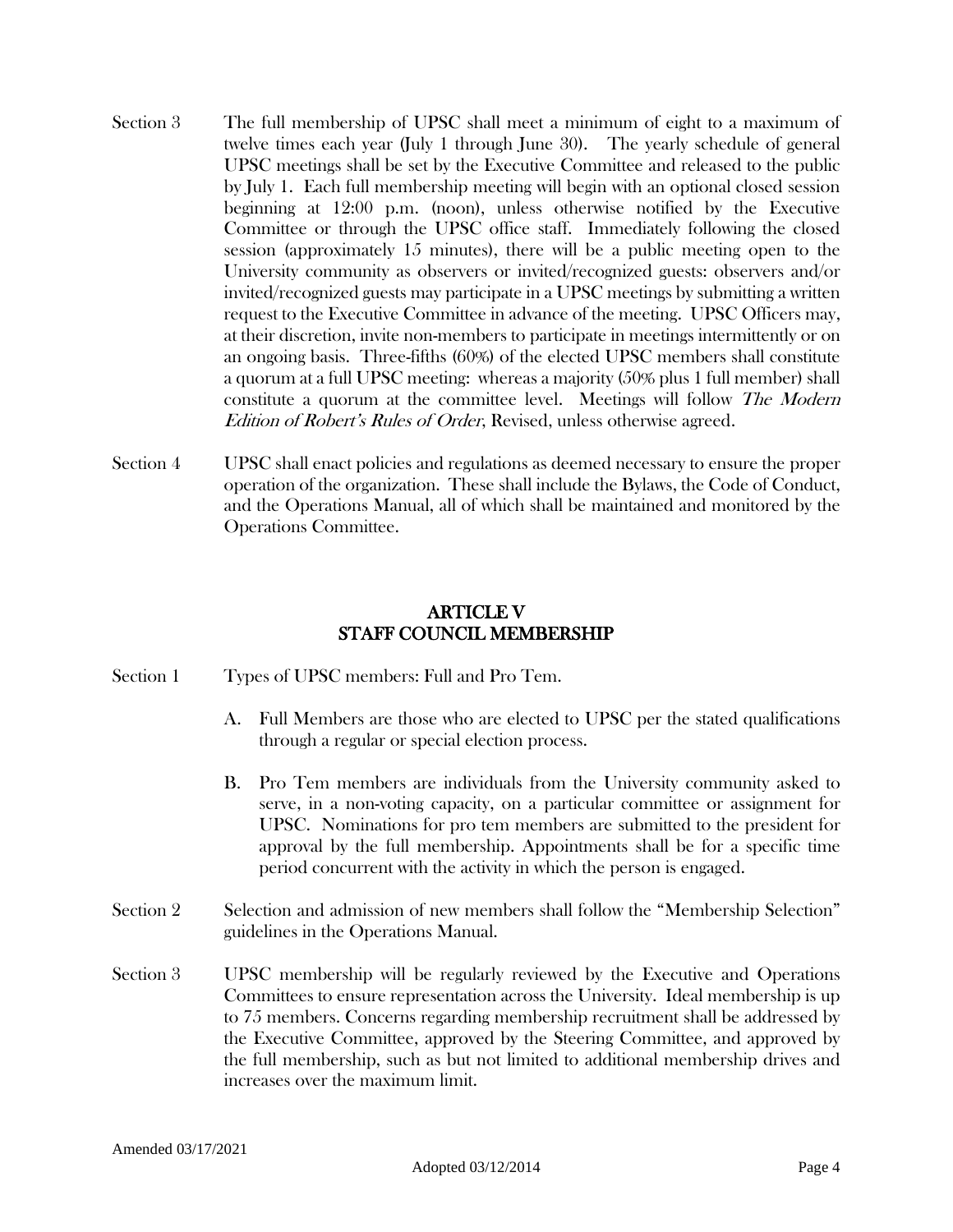- Section 4 Full members can submit a written request to the Executive Committee to move to inactive status, for a minimum of three (3) consecutive months but not to exceed 12 consecutive months and not to exceed 12 months total in a 24 month period. The requestor will receive a written decision from the Executive Committee within five (5) business days. All privileges of membership are suspended during the time of inactive status. At the conclusion of the inactive period, all member's responsibilities and privileges resume. For the purposes of calculating quorums, inactive members shall not be counted in the total membership.
- Section 5 Members leaving UPSC, whether voluntary or involuntarily, shall forfeit their membership status (full or pro tem) within the organization. Should the departing member return to UPSC, they would return as a full member and their seniority will start again for the purposes of elections.

#### ARTICLE VI MEMBER RESPONSIBILITIES AND EXPECTATIONS

- Section 1 UPSC members shall be responsible to regularly attend the general UPSC meetings.
	- A. If a member cannot attend a general UPSC meeting, the member must notify the UPSC office either by phone or e-mail of the absence and the justification for the absence prior to the meeting. Members absent from three consecutive general UPSC meetings per year without prior notification will have their UPSC membership revoked. Members who miss four general UPSC meetings in a twelve month period will have their UPSC membership revoked.
		- a. In the event there is a change in a member's status that will result in the member being considered inactive, refer to Article V, Section 4 for the member's responsibilities in order to be considered inactive and remain in good standing with the organization.
	- B. Members shall be prepared to actively participate in each meeting by having read the previous meeting's minutes, the upcoming agenda and any relevant material that will be discussed in the subsequent committee and/or full meeting session(s).
- Section 2 UPSC members are required to become active on a minimum of one and a maximum of two UPSC committees. Committee members are required to attend the committee meetings and participate in the committee's activities.
	- A. Committee selection will take place following the new member's second general UPSC meeting. All active members in good standing will be given the opportunity to select a new committee prior to new member committee selection.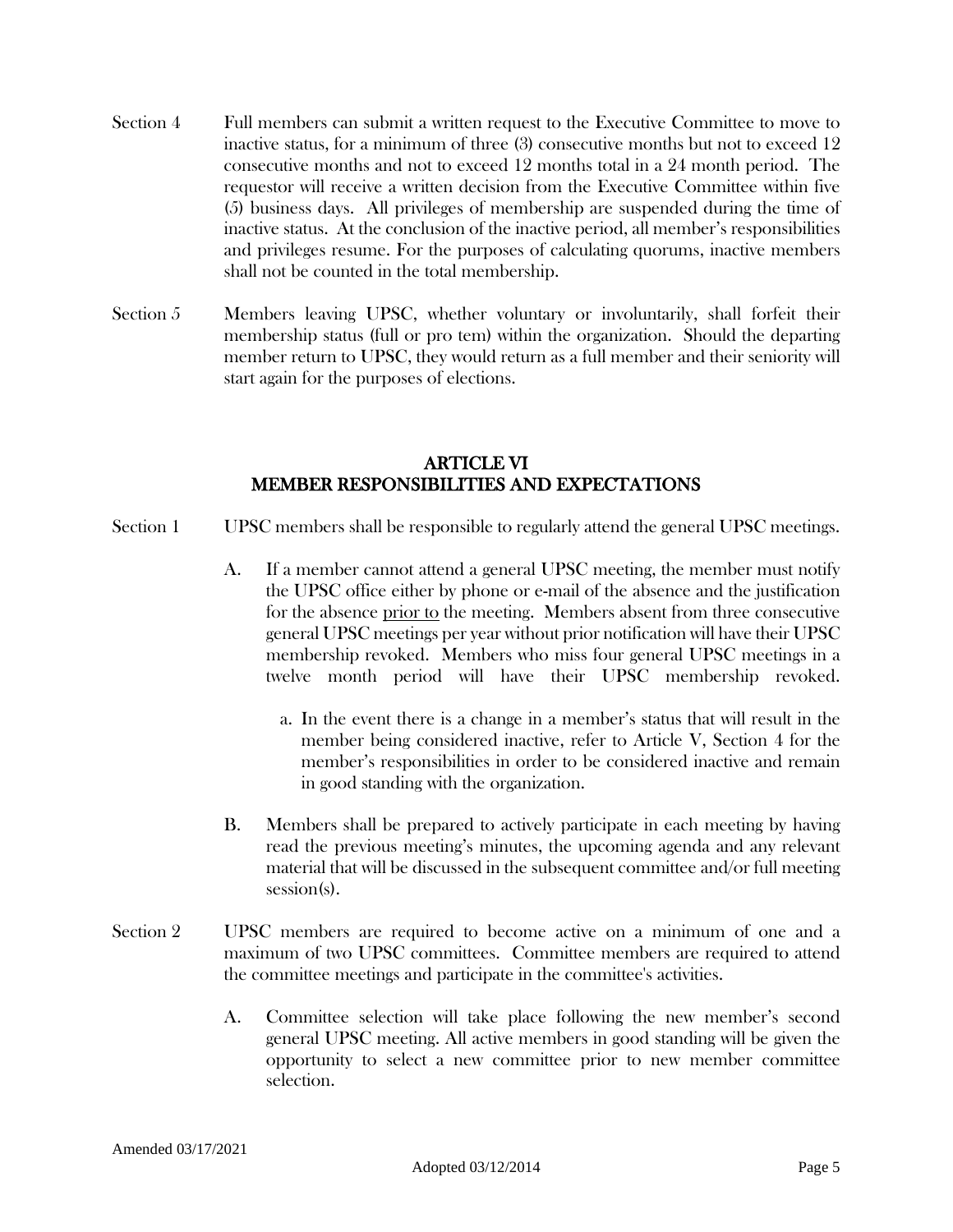- B. If a member cannot attend a committee meeting, the member must notify the Committee Chair either by phone or email of the absence and the justification for the absence prior to the meeting. Members absent from two consecutive committee meetings will receive a warning letter asking them to reconsider their membership on the committee. Members who miss three consecutive committee meetings will be removed from the committee and must choose an alternative committee. Members who miss five consecutive committee meetings will have their UPSC membership revoked.
- C. Committee meetings can take place in various forms (in person, email, phone, and web) and participation is monitored by the Committee chair.
- Section 3 Members should attend UPSC-sponsored events.
- Section 4 Any UPSC member who leaves the University or experiences a change in status within the University which may affect his/her UPSC membership status shall immediately notify the UPSC Office, who shall then notify the Executive Committee.
- Section 5 The President or his/her designee must approve all official announcements or comments on behalf of UPSC. No member of UPSC shall serve as an official spokesperson for the organization unless specifically authorized by the UPSC President or his/her designee to do so.
- Section 6 All UPSC members shall behave in accordance with all of the provisions of these Bylaws, the Code of Conduct for Members of the University of Pittsburgh Staff Council, and the Operations Manual of the University of Pittsburgh Staff Council.
- Section 7 UPSC members who fail to fulfill these responsibilities and expectations are subject to review by the Operations Committee and subsequent presentation to the Steering Committee, which may, by a majority vote of Steering Committee members (excluding the UPSC Officers and person concerned, if applicable) revoke the person's UPSC membership privileges. A UPSC member may appeal their removal in writing to the Executive Committee. The Executive Committee will have the final decision by unanimous vote. Should a member of the Executive Committee be the subject of the review, the remaining members of the Executive Committee will have the final decision by unanimous vote.

# ARTICLE VII **OFFICERS**

Section 1 The Officers of UPSC shall be the President, Executive Vice President, Vice President for Public Relations, Vice President of Finance, and Parliamentarian. The elected officers of UPSC comprise the Executive Committee.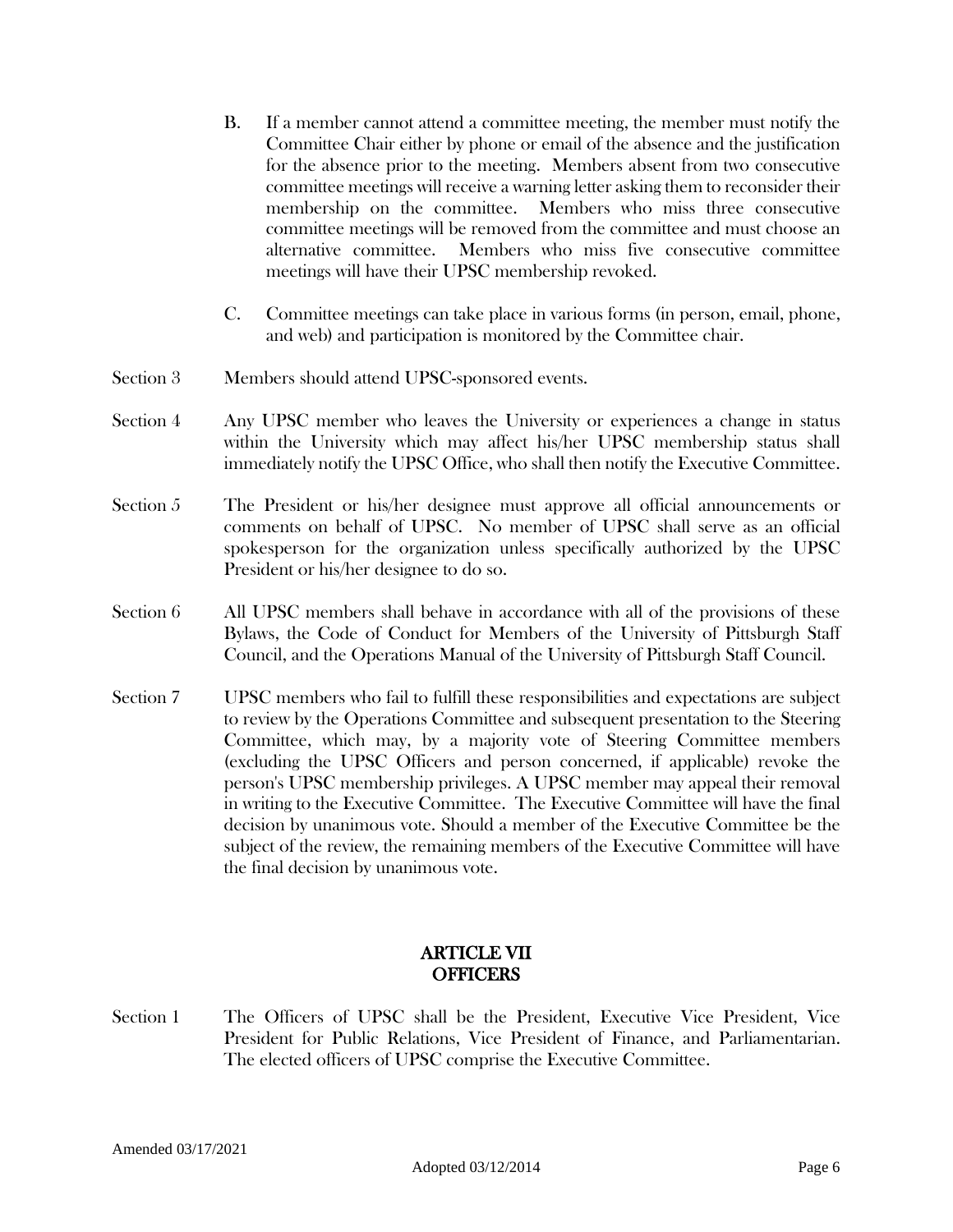- Section 2 Officers shall have a two-year term of service. No person shall hold the same office within UPSC for more than two consecutive terms and no more than four total terms.
- Section 3 Full Members with at least twelve consecutive months of service on UPSC may run for office.
- Section 4 The President shall:
	- A. Be responsible for setting the strategic direction of UPSC in partnership with the other officers and in consultation with committee chairs in accordance with these Bylaws, the Code of Conduct, and the Operations Manual;
	- B. Preside at all UPSC and Executive Committee meetings;
	- C. Serve as the official spokesperson for UPSC;
	- D. Shall regularly report to the University community about UPSC initiatives.
	- E. The President may approve all non-compensation expenditures up to \$500. Any expenditure in excess of \$500 must be approved in advance by majority vote of the Executive Committee and be reported by the Vice President of Finance during the open session of a general UPSC meeting.;
	- F. Serve as liaison to a UPSC Committee
	- G. Assist the Staff Relations chair in the event of the chair's absence or in case of a conflict of interest with regard to staff grievances;
	- H. Supervision of the UPSC Administrative Assistant
		- a. The Executive Committee shall appoint, by a majority vote, a UPSC elected officer to serve as the immediate supervisor of the UPSC Administrative Assistant.
		- b. Supervisor role will be determined by qualifications and experience.
		- c. Supervisor will be appointed in July following an officer election cycle.
		- d. Executive Committee will notify Human Resources of appointed supervisor.
		- e. Executive Committee will ensure that a supervisor is designated at all times, should any changes in the supervisor role be necessary.
		- f. Responsibilities include:
			- i. Providing direction and mentorship.
			- ii. Completing the annual performance review process, including salary adjustment recommendations.
			- **iii.** Should a vacancy occur, will work with Human Resources in hiring for the position.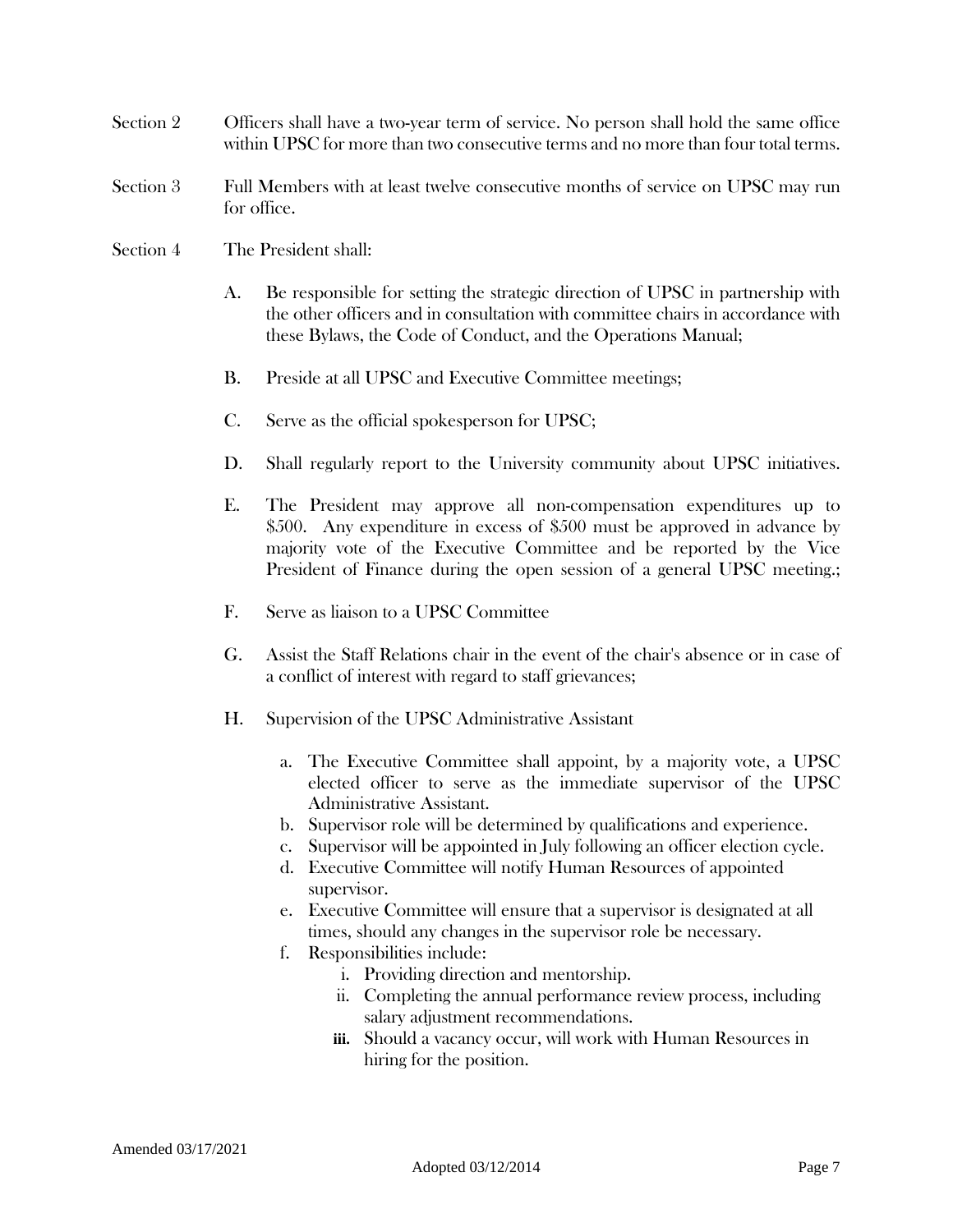- I. Assume the title of President Emeritus at the termination of service as President.
- Section 5 The Executive Vice President shall:
	- A. Serve as chairperson of the UPSC Steering Committee;
	- B. Assume the President's duties in his/her absence;
	- C. Serve as liaison to a UPSC Committee; and
	- D. Coordinate the UPSC committee chairs by providing advice and direction to the UPSC committee chairs and monitor committee activities in accordance with the strategic goals of the organization.
- Section 6 The Vice President for Public Relations shall:
	- A. Serve as the Editor-in-Chief of all UPSC public communications;
	- B. Responsible for issuing or distributing any approved statements;
	- C. Preserve consistency of all public UPSC documents;
	- D. Serve as liaison to a UPSC Committee; and
	- E. Be responsible for the coordination and decisions related to the maintenance of on-going development of the UPSC web-page and portal community
- Section 7 The Vice President of Finance shall:
	- A. May approve all non-compensation expenditures up to \$500. Any expenditure in excess of \$500 must be approved in advance by majority vote of the Executive Committee and be reported during the open session of a general UPSC meeting.
	- B. Maintain the UPSC budget and UPSC accounts
	- C. Serve as liaison to a UPSC Committee; and
	- D. Prepare and present an annual operating budget report during the July or August Steering Committee meeting that includes a review of the previous fiscal year and a projection of the upcoming fiscal year.
- Section 8 The Parliamentarian shall: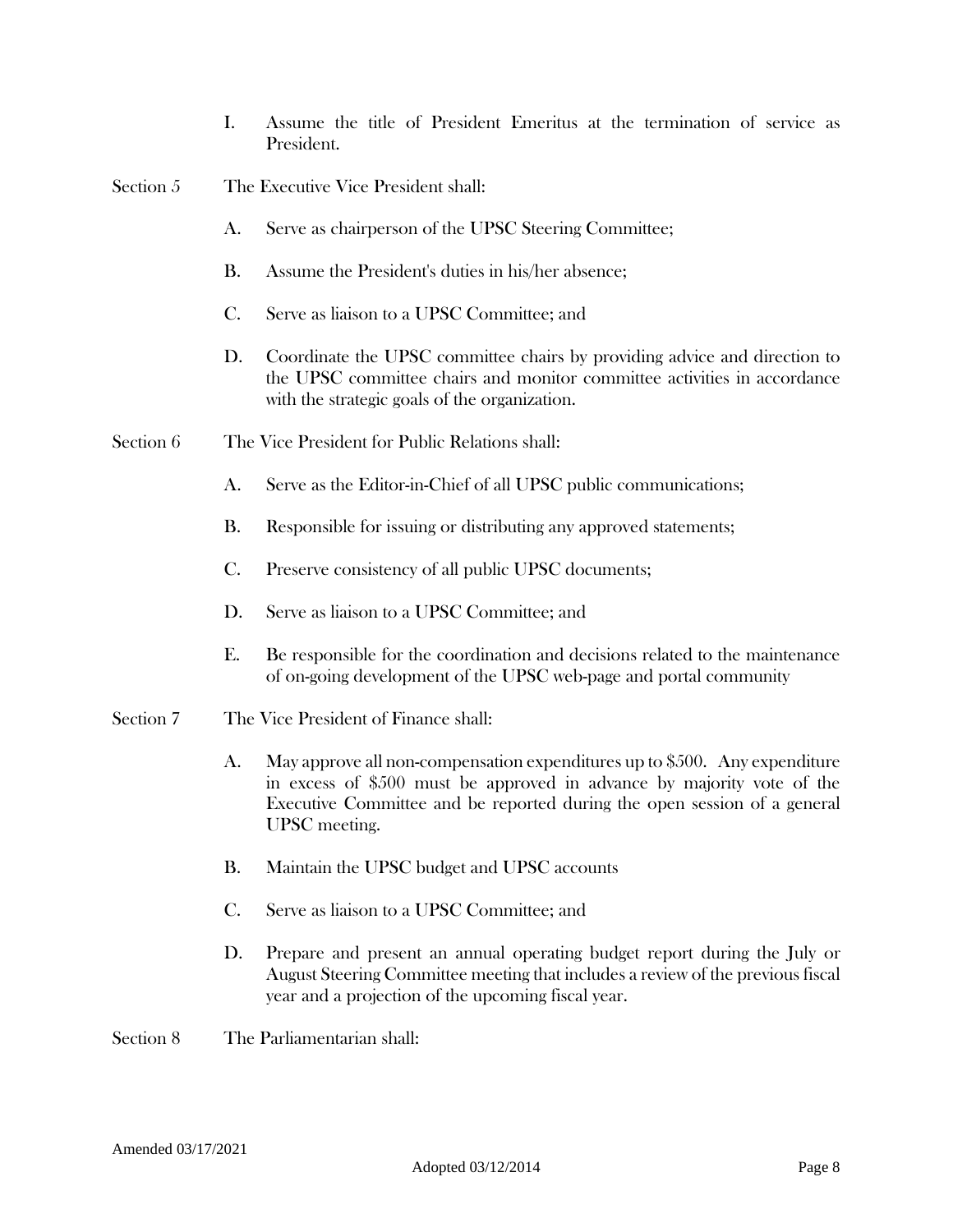- A. Be responsible for assuring that UPSC is operating within the UPSC Bylaws and Robert's Rules of Order, Revised;
- B. Will serve as official Parliamentarian during General UPSC meetings;
- C. Serve as liaison to a UPSC Committee;
- D. Serve as UPSC historian responsible for collecting and archiving public records of UPSC, publications, periodical mentions, and other items related to the historical record of UPSC; and
- E. Oversee the minutes of UPSC general meetings for approval and maintain records of such minutes and other UPSC documents and records;
- Section 9 The duties of the President Emeritus shall be to:
	- A. At the discretion of the Executive Committee, serve as a non-voting advisor; and
	- B. Serve as a non-voting ex-officio member of the Steering Committee.
- Section 10 All UPSC officers shall serve as members of the UPSC Steering Committee. This appointment counts toward the member requirement of a minimum of one committee.
- Section 11 Election of UPSC officers shall take place every two years. The election of the Officers shall follow the "Election Process for Officers and Chairs" as described in Section 2 of the UPSC Operations Manual.

#### ARTICLE VIII COMMITTEE STRUCTURE

- Section 1 The Committees of UPSC are: Executive, Steering, Operations, External Relations, Staff Relations, Staff Life, and Equity, Diversity and Inclusion.
- Section 2 UPSC, through its Steering Committee, may also establish ad-hoc committees to address topics which are beyond the scope of one of the UPSC Committees. Ad hoc committee chairs shall serve as non-voting members of the Steering Committee for the duration of that committee's existence. After an ad hoc committee has submitted its report and recommendations to UPSC, the committee shall be abolished. Should a member believe that an ad hoc committee is operating in conflict of its charge; a member may submit a written request to the Executive Committee for an item to be placed on the agenda of a general UPSC meeting to discuss the ad hoc committee. An ad hoc committee can be abolished by a majority vote of those members present at the general UPSC meeting.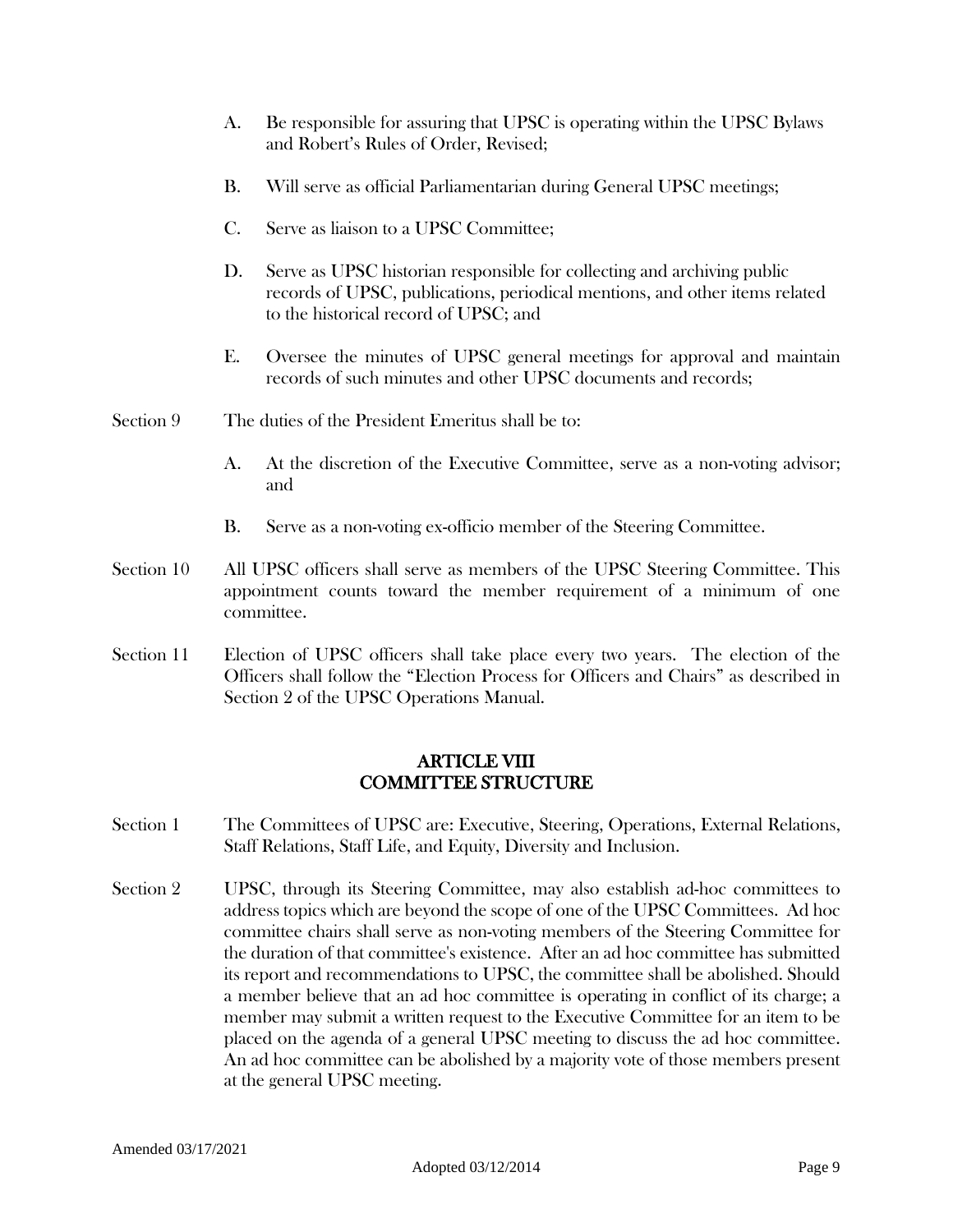- Section 3 Members of the University community may, with a majority of the Executive Committee approval, serve as a non-voting member on a UPSC committee to provide expertise or satisfy other recognized committee needs.
- Section 4 Recommended membership for each committee should not exceed 20 members, except for the Steering Committee, whose membership shall include all UPSC Officers and Committee Chairs.
- Section 5 All UPSC Committee meetings, except for the Executive Committee and Steering Committee, shall be open to UPSC members and the University community as observers.
- Section 6 UPSC committees shall maintain open lines of communication with the appropriate University administrators, and with comparable committees within the University Senate.

#### ARTICLE IX COMMITTEE LEADERSHIP

- Section 1 Each UPSC Committee must have a Chairperson.
- Section 2 A Chairperson's term shall be two years. A chairperson shall not serve for more than two consecutive terms unless he/she is completing an unfinished term of a previous chairperson. Completing an unfinished term does not count as a term served.
- Section 3 Election of Committee Chairpersons (except for the Steering Committee as this committee is, by rule, chaired by the Executive VP) shall take place once Officer Elections are completed. Each committee will hold its own election to elect a new chair. Elections can be done via secret paper ballot and members of that committee will be eligible to vote. The Chairperson's term begins in July once elected. Only full members with at least six months of service by the time of the election are eligible to run for a Chairperson position.
- Section 4 In the event that a Chairperson vacancy occurs, the Vice Chair will step into the Chair position to finish out the term. This will not count against the two term limit.
- Section 5 Committees shall choose at least one Vice-Chair to assist the Chairperson, Vice-Chairs may be any Full Members. Vice-Chairs shall be chosen from the members of that committee. The Vice Chair shall assume the role of Chair if the Chair vacates his/her position during the term. Committees who select more than one Vice Chair shall designate which one shall take over as Chair in the event the Chair vacates.
- Section 6 In the event that a Vice-Chair vacancy occurs, the committee shall select a new Vice Chair.
- Section 7 Committee Chairperson's responsibilities include the following: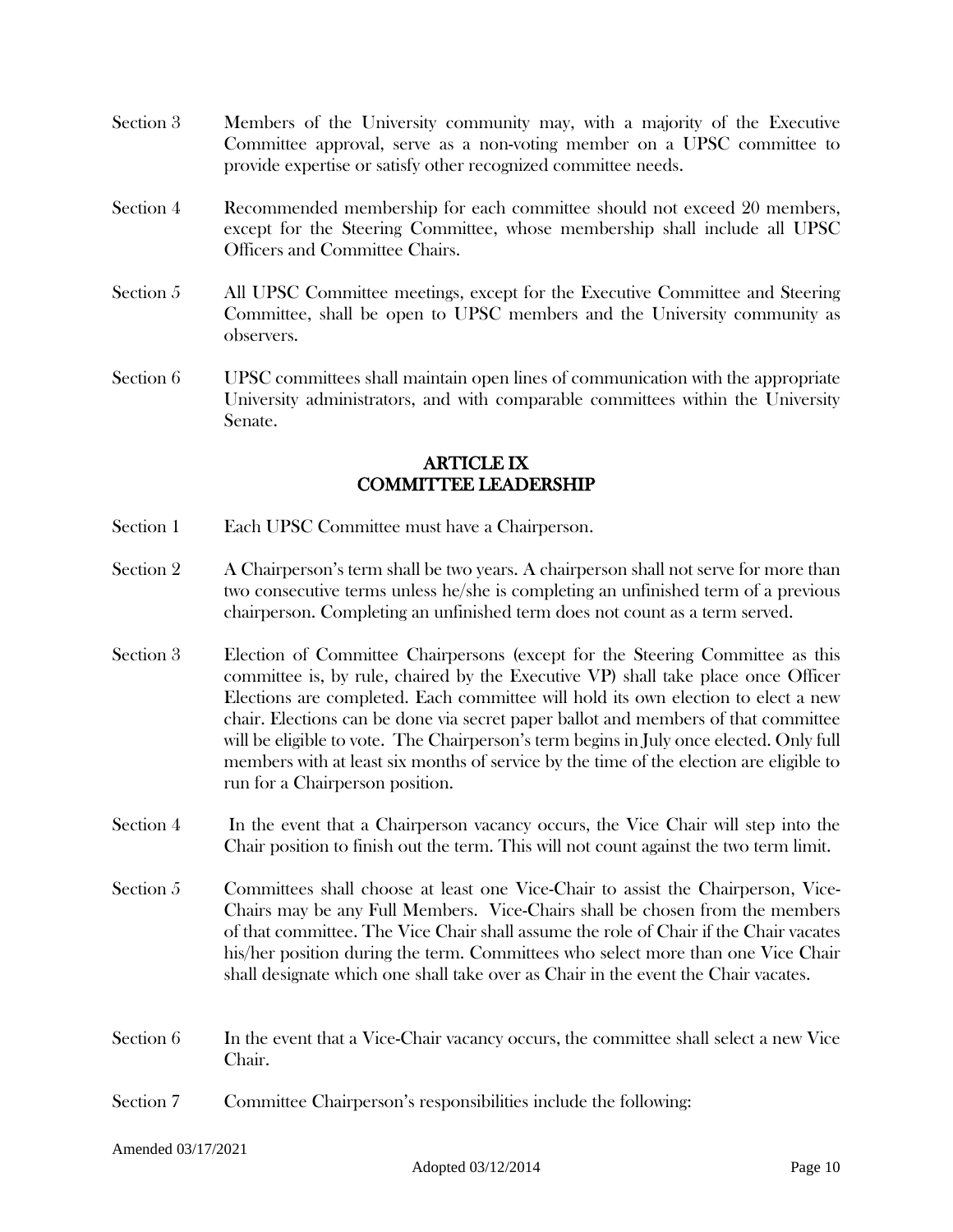- A. Maintain an updated list of committee members, set committee meeting time, place and agenda, and maintain a record of committee activities;
- B. Working with the UPSC Administrator, the Committee Chair shall provide the Executive Vice President with a written monthly report prior to the Steering Committee meeting including: minutes from all meetings held during the month and a listing of member attendance at these meetings; and the date, time, location, and agenda for the next committee meeting. If appropriate, the committee chair shall give a full report on its activities at Steering and the General UPSC Meeting.
- C. Prepare a brief summary of activities, accomplishments and goals for the President's annual report; and
- D. Attend and participate at all Steering Committee meetings. In the event that the Chair is unable to attend, he/she may designate a committee Vice Chair to attend the Steering Committee meeting. The Chair or Vice Chair must represent the committee at each Steering Committee meeting. The committee Chairperson may miss no more than three Steering Committee meetings per twelve-month period, regardless of whether or not a Vice Chair appeared as a representative from the committee in the Chair's absence. Should this occur, the Chair's position is revoked and a Vice Chair would immediately assume the role of chair.

# ARTICLE X COMMITTEE CHARGES

- Section 1 The Executive Committee, made up of the elected officers and chaired by the President, shall meet a minimum of eight to a maximum of twelve times each year (July 1 to June 30). The yearly schedule of Executive Committee meetings shall be set by the President by July 1. When necessary, the Executive Committee Chair (President) has the prerogative to change the date of the meeting in the event of a schedule conflict with advanced notice to the committee. The Executive Committee shall have the following duties:
	- A. Determine the annual goals of UPSC;
	- B. Serve as liaisons to the appropriate University officials;
	- C. Serve as the final appeal body on all issues related to membership, sanctions, or other internal UPSC issues;
	- D. Disseminate all official actions and proposals and represent UPSC with regard to said actions and proposals to University officials;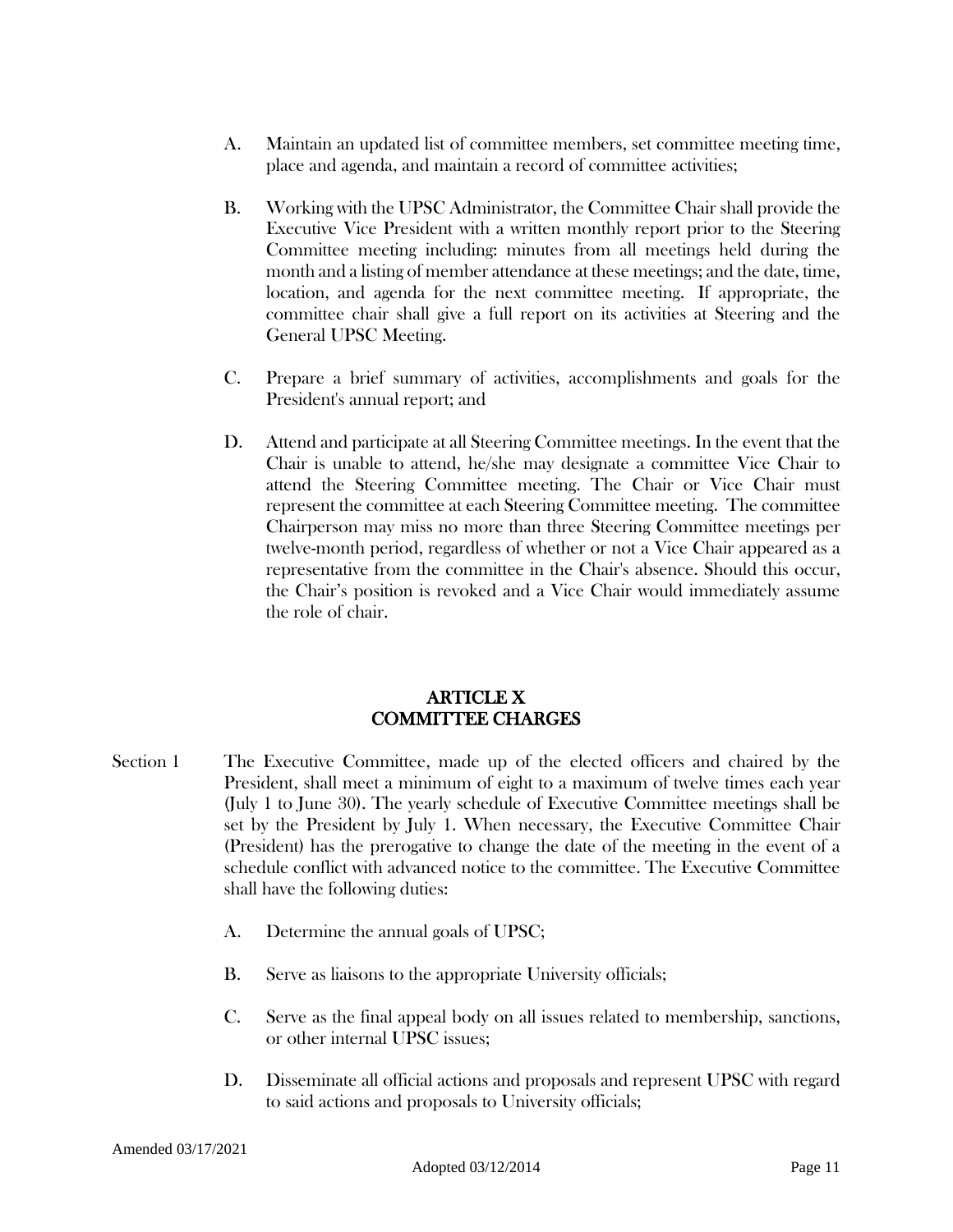- E. Develop charges to committees; refer matters to the appropriate committees; maintain a listing of staff volunteers for UPSC committees; and establish clerical and resource support for committee activities; and
- F. Set time, place and agenda for each general UPSC meeting.
- Section 2 The Steering Committee, chaired by the Executive Vice President, shall meet a minimum of eight to a maximum of twelve times each year (July 1 to June 30). The yearly schedule of Steering Committee meetings shall be set by the Executive Committee and released to the public by July 1. When necessary, the Steering Committee Chair (Executive Vice President) has the prerogative to change the date of the meeting in the event of a schedule conflict with advanced notice to the committee. If a committee chair is unable to attend the new meeting, this absence will not be held against the committee chair. At least three-fifths of the Steering Committee members must be present for any vote or official action. The Steering Committee shall have the following duties:
	- A. Develop action plans for UPSC committees based on the strategic goals determined by the Executive Committee;
	- B. Discuss and approve any item which is to be brought before UPSC for future action;
	- C. Participate in the orientation and training program for new UPSC members;
	- D. Take action on crucial matters when there is insufficient time to wait for the next monthly meeting or to call for a special UPSC meeting; and
	- E. Perform other duties as deemed necessary or desirable.
- Section 3 The Operations Committee shall have the following duties:
	- A. Interpret and implement all policies pertaining to UPSC member attendance and behavior as specified in these Bylaws and in the Code of Conduct;
	- B. Review potential changes to the Bylaws, Code of Conduct, and the Operations Manual as submitted to or proposed by the committee;
	- C. Coordinate the record keeping with the UPSC Administrative Assistant pertaining to member attendance at both general UPSC and committee meetings, committee meeting minutes. It will also make recommendation to the Steering Committee for changes in member status due to absenteeism as demonstrated by these records;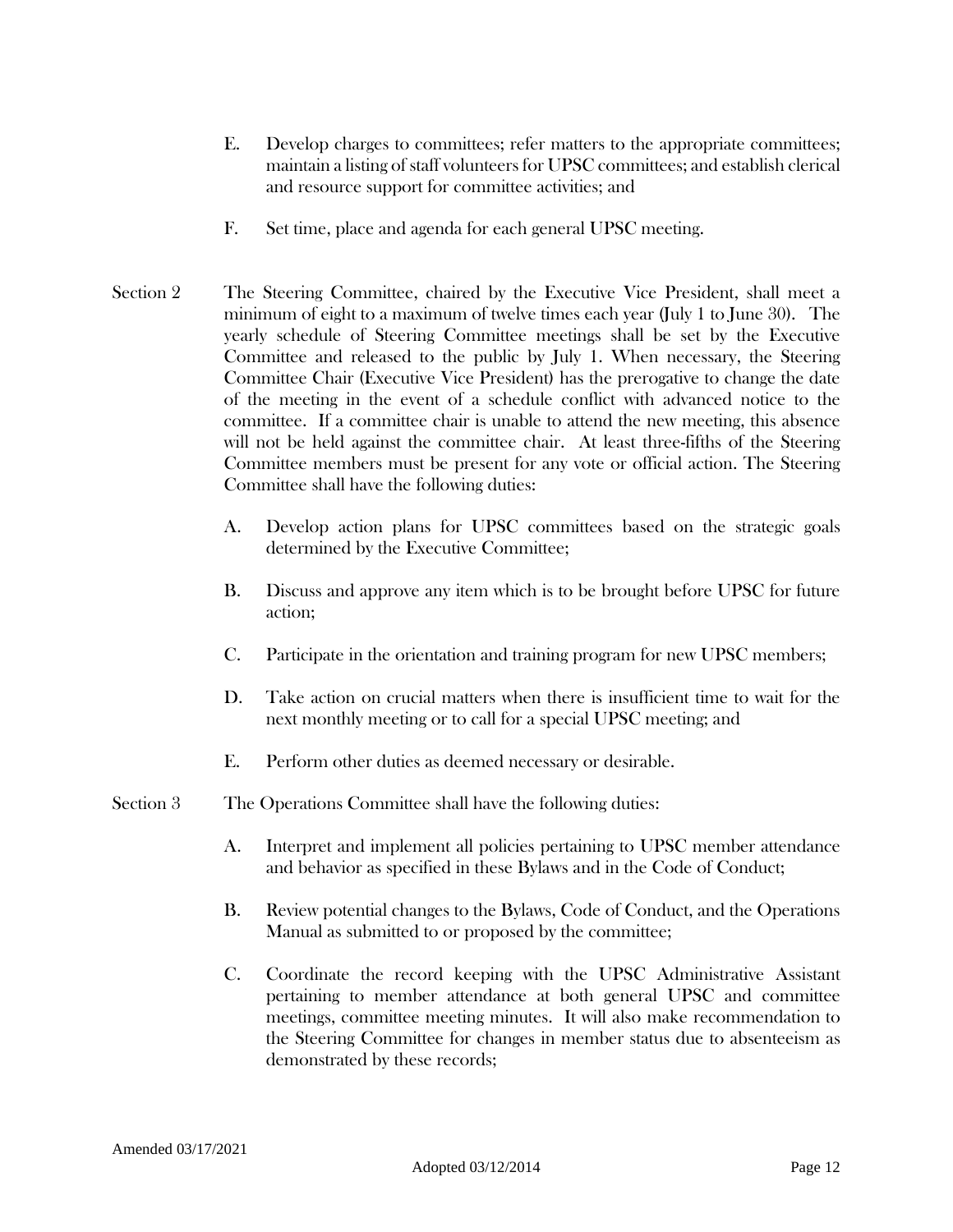- D. Regularly review the membership demographics to identify underrepresented areas of the university in order to encourage membership when needed; and
- E. Assist UPSC by researching information and data pertinent to staff issues or UPSC projects.
- F. Coordinate all matters relating to the promotion of the Endowed Book Fund, and solicitation, review, and selection of Endowed Book Fund Scholarship applications.
- Section 4 The External Relations Committee shall have the following duties:
	- A. Maintain consistent, concise and effective expression in all communications by UPSC;
	- B. Prepare the UPSC Newsletter and all other external UPSC publications designed to increase staff awareness of significant issues, concerns and opportunities;
	- C. Coordinate efforts with the Vice President for Public Relations to ensure consistent and effective organizational communication to UPSC; and
	- D. Plan major UPSC activities including but not limited to Staff Assemblies, UPSC New Member Orientation programs, and other issue-related functions of UPSC.
- Section 5 The Staff Relations Committee shall have the following duties:
	- A. Make recommendations for UPSC endorsement regarding employee benefits and for informing University employees about the benefits available to them;
	- B. Review and make recommendations for UPSC endorsement regarding employee classification issues, compensation procedures, and associated processes;
	- C. Support staff members through the staff grievance procedure by providing guidance on University policies and procedures. The committee shall refer issues arising from the grievance or proceedings to the Executive Vice President to be directed to the appropriate committees;
	- D. Review and make recommendations regarding staff related diversity and inclusion issues, concerns, or initiatives; and
	- E. Manage the UPSC Mentoring Program.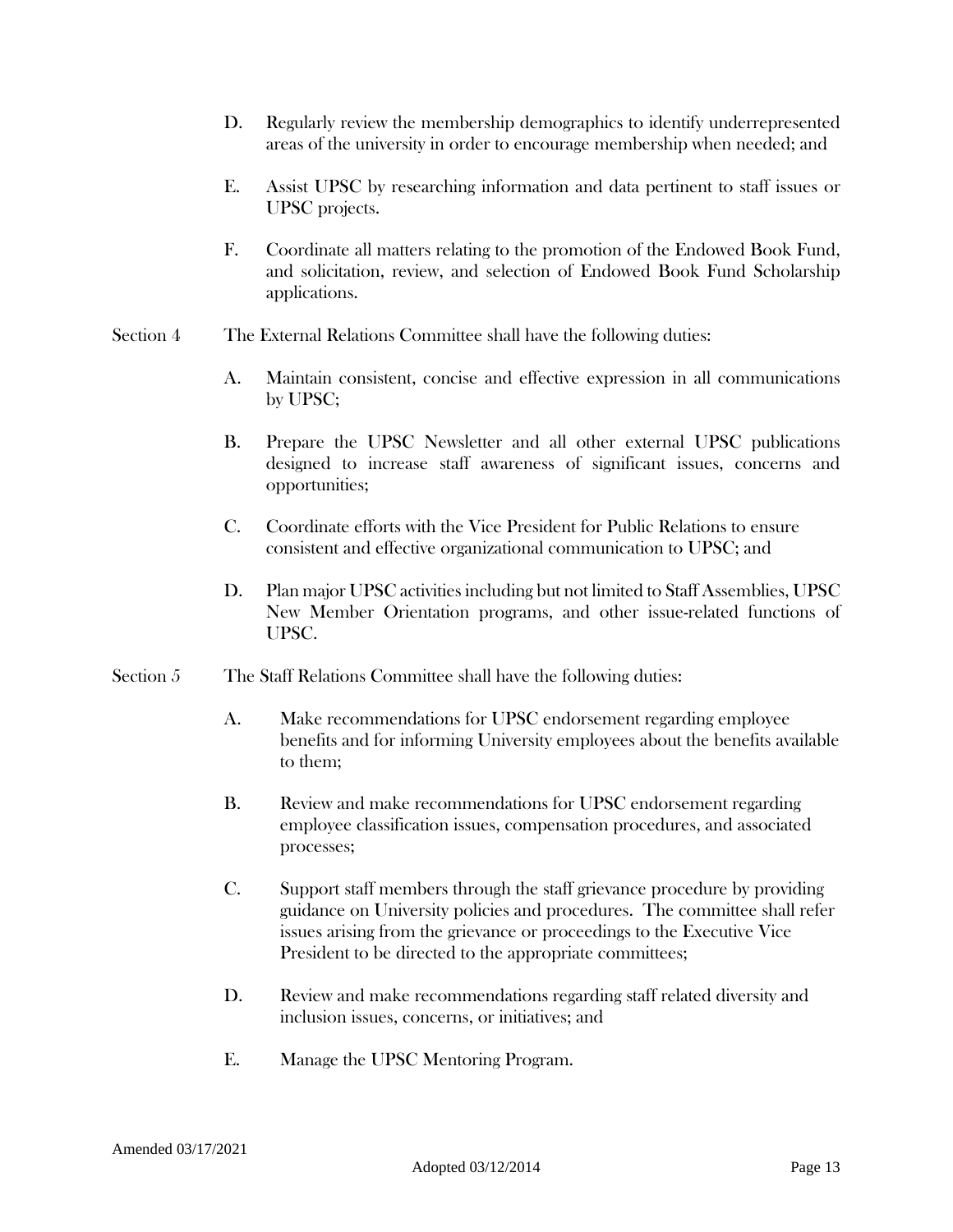#### Section 6 The Staff Life Committee shall have the following duties:

- A. Promote the health, safety and security of all members of the University community;
- B. Review and make recommendations regarding issues of transportation relevant to staff members including but not limited to: pedestrian traffic issues, public transportation, and parking;
- C. Review and make recommendations regarding issues of technology relevant to staff members including but not limited to: email, software, and telecommunications.
- Section 7 The Equity, Diversity, and Inclusion committee shall have the following duties:
	- A. Promote equity, diversity and inclusion:
		- 1. in UPSC membership,
		- 2. in university staff across campus,
		- 3. education for staff;
	- B. Partner with existing campus groups to amplify and educate with a focus on staff;
	- C. Provide speakers and education for UPSC and staff at the university.

# ARTICLE XI STAFF COUNCIL MONTHLY MEETINGS

- Section 1 Regular monthly UPSC meetings shall be held at times and locations as scheduled and announced by the Executive Committee. The closed session as scheduled is open to UPSC members only.
- Section 2 A quorum (three-fifths of the Full Members) must be present for votes and official action to take place.
- Section 3 Monthly UPSC meetings shall follow The Modern Edition of *Robert's Rules of* Order, Revised, unless otherwise agreed.
- Section 4 The agenda for each monthly meeting shall be as follows:

Closed Session Bring to Order the Open Session Approval of Minutes Action Items (Voting, Guest Speakers, Resolutions)

Regular Meeting a. President's Report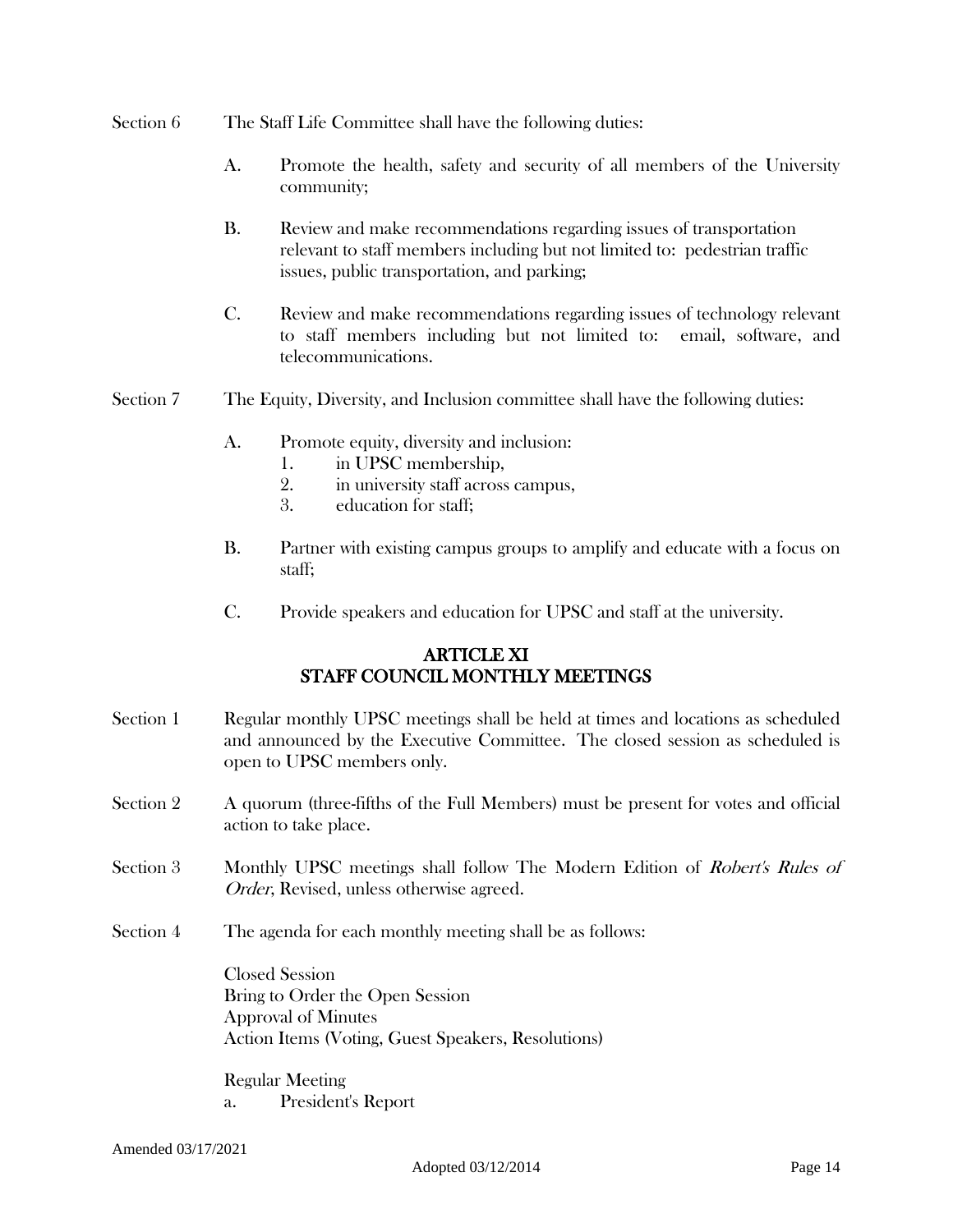- b. Reports of Committee Chairs
- c. Other Reports
- d. Old/Unfinished Business
- e. New Business

# ARTICLE XII AMENDMENTS TO BYLAWS

- Section 1 These Bylaws may be amended, repealed or replaced in the following manner:
	- A. A proposal for a Bylaws change may be placed on the UPSC agenda by submission to the Steering Committee for circulation to each UPSC member at least ten days prior to the regular UPSC monthly meeting.
	- B. A proposal for a Bylaws change must be approved by two-thirds of the Full Members present at the UPSC meeting.

# ARTICLE XIII AMENDMENTS TO OPERATIONS MANUAL

- Section 1 The Operations Manual may be amended, repealed or replaced in the following manner:
	- A. A proposal for a process change may be placed on the UPSC agenda by submission to the Steering Committee for circulation to each UPSC member at least ten days prior to the regular UPSC monthly meeting.
	- B. A proposal for a process change must be approved by a majority of the Full Members present at the UPSC meeting.

#### ARTICLE XIV EMPLOYEE RELATIONS LIAISON

- Section 1 The Employee Relations Liaison
	- A. The Officers will identify current UPSC members to serve as Employee Relations Liaisons. There will be two liaison positions-One person will serve as the primary liaison and the other person will shadow the primary liaison and then assume the primary liaison responsibilities after two years. Every two years there will be a new secondary liaison selected.
	- B. The Employee Relations Liaison role will serve as a point of contact for current non-union staff who have questions concerning the processes and procedures related to work performance issues, disciplinary matters and grievances, including formal complaints. This position will serve as a resource for staff but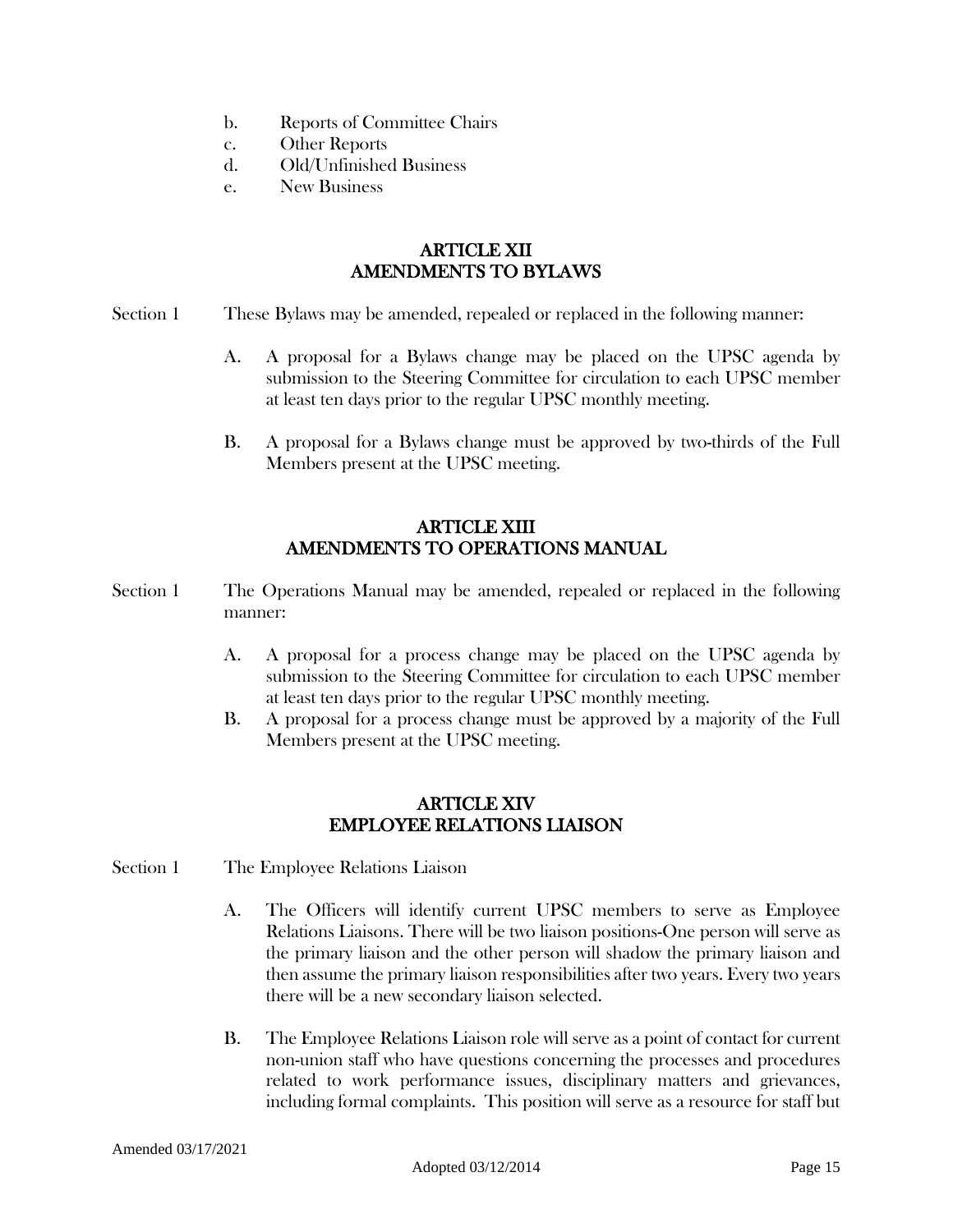not assume an advocate role in disciplinary matters related to staff at the University of Pittsburgh. The liaison will work with the conjunction with the Employee Relations Staff through the Office of Human Resources to serve as resources for staff about the policies outlined in the Staff Handbook.

C. The liaisons will report each month to the officers on their activities, and if and how the cases were referred to other campus resources. A final report will be included in the UPSC annual progress report. Confidentiality of all cases will be maintained and specific identities will be kept private. The liaisons will also be members of the Steering Committee. In the event there is a mid-term vacancy in either liaison position, the officers will select a replacement who will assume the secondary liaison role.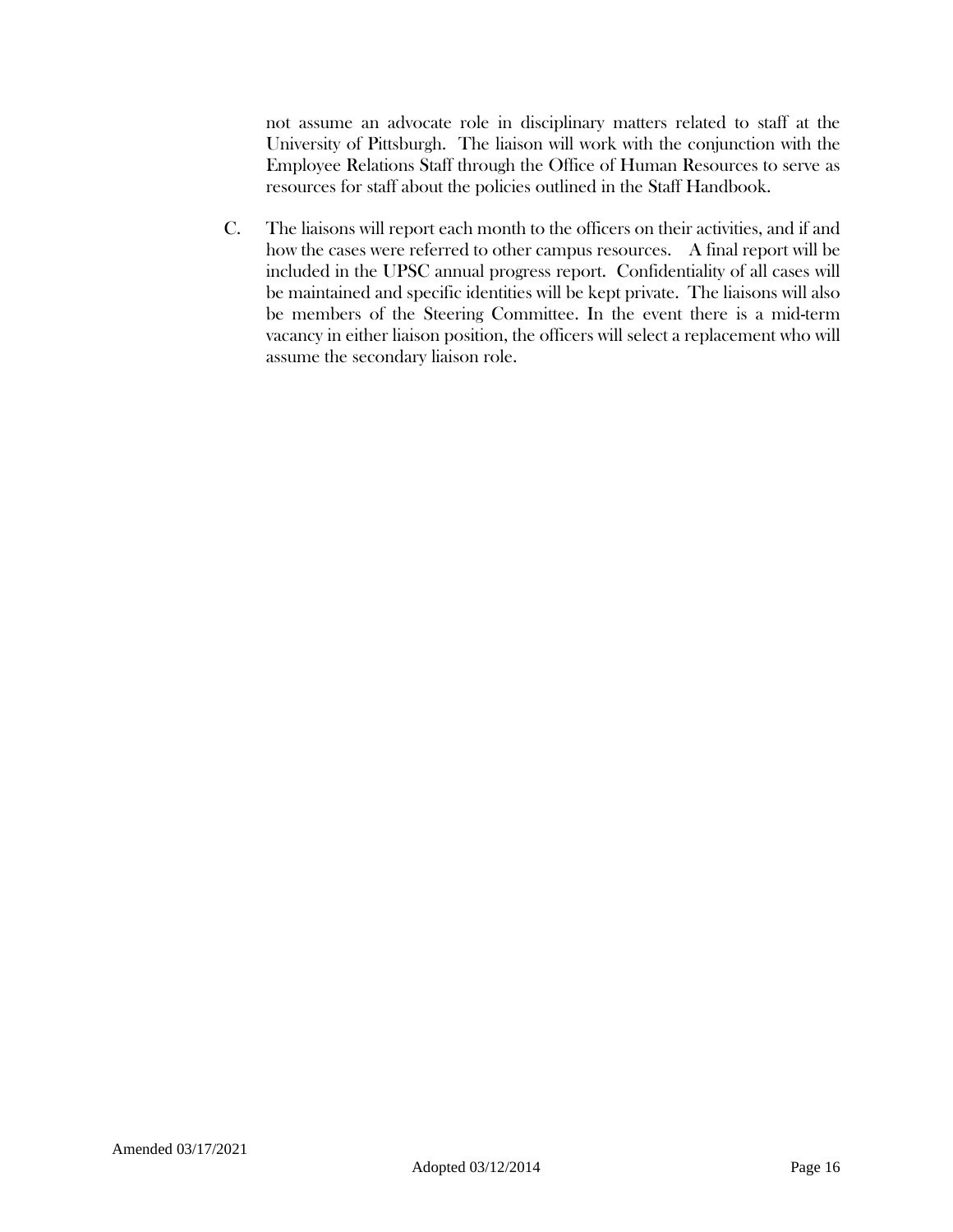# CODE OF CONDUCT FOR MEMBERS UNIVERSITY OF PITTSBURGH STAFF COUNCIL

#### Member Relations with the University Community

- 1. Each UPSC member shall be accessible to staff members, communicate staff concerns to UPSC, and accurately report UPSC discussions, decisions and actions back to staff. UPSC members are free to express personal opinions to staff and other members of the University community; however, members must clearly state that these opinions are their own and differentiate them from UPSC positions and actions when differences exist. UPSC members shall not misrepresent any UPSC action, position or decision to the University community.
- 2. UPSC members shall work actively toward the goal of fostering the mission and vision of the University and improving the working conditions for its staff members; members shall promote the interests of their constituents and the University even when these conflict with the member's own interests.
- 3. UPSC members shall keep private, non-University interests separate from their University activities to avoid conflicts of interest.
- 4. UPSC members shall keep informed of current University policies, procedures and expectations affecting the interests of the staff and the functioning of the University.
- 5. UPSC members shall offer information to staff and members of the University community only when sure that the information is correct; otherwise, UPSC members shall make referrals to sources known to have accurate information.
- 6. UPSC members shall strive to demonstrate competence, fairness, integrity and conscientious behavior as they conduct UPSC business within the University community.

#### Member Relations to the Staff Council

- 1. UPSC members shall not use the name of UPSC unless so authorized.
- 2. UPSC members shall keep information confidential when so requested to the extent appropriate under any applicable University policy.
- 3. UPSC members shall give proper notice of absence to all UPSC monthly and committee meetings.
- 4. Existing and former UPSC members shall assist new UPSC members regarding their orientation to the organization and committee selection and involvement.
- 5. UPSC members shall always treat other members with respect and consideration.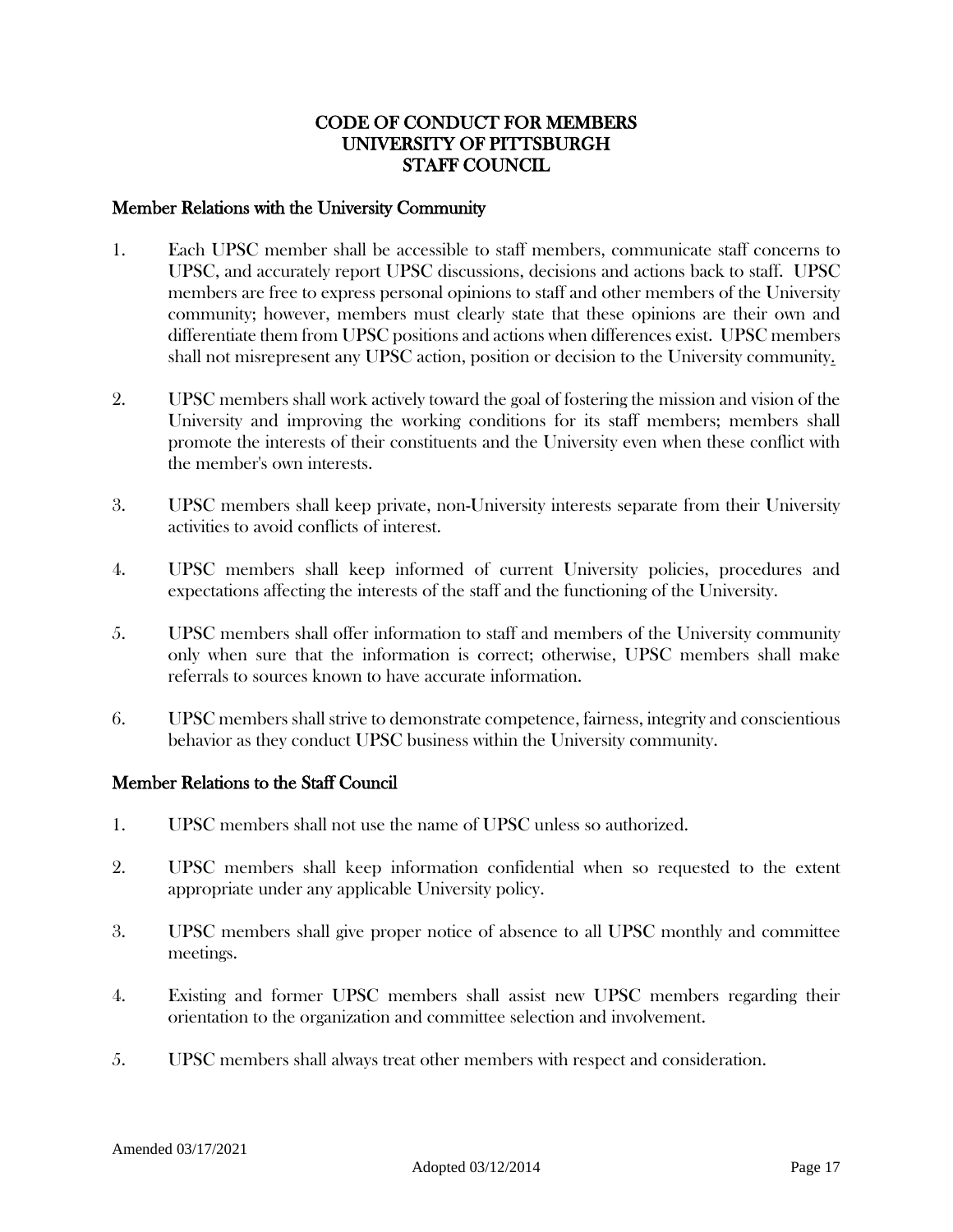- 6. No UPSC member shall speak for or represent an Officer, a committee chair, vice-chair or co-chair unless expressly authorized by that person to do so.
- 7. No UPSC member shall submit more than one vote for all official actions. No UPSC member shall coerce or intimidate another member to obtain votes.
- 8. Any UPSC member who is accused of improper or unethical conduct will be subject to review by the Operations Committee and sanction by the Steering Committee, with ultimate appeal authority resting with the Executive Committee.
- 9. Any UPSC member who is accused of violating university policies or violating local, state, and or federal laws may be subject to immediate sanction by the Executive Committee including removal from UPSC.
- 9. Any staff member found to have violated these conduct expectations shall be subject to removal from UPSC in accordance with Article VI, Section 7 of the Bylaws.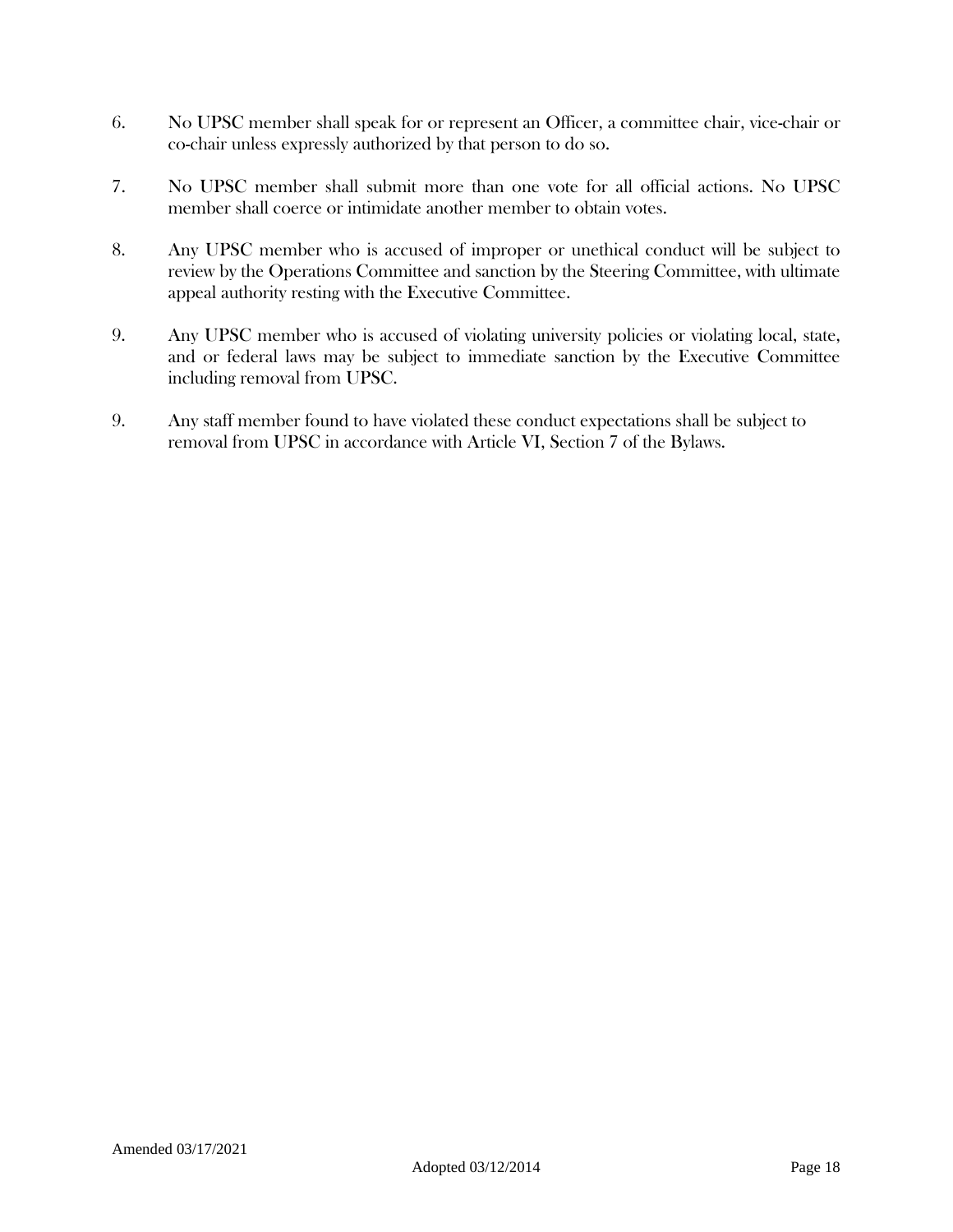# OPERATIONS MANUAL OF THE UNIVERSITY OF PITTSBURGH STAFF COUNCIL

#### **Introduction**

This manual serves to outline the policies and procedures of the operations of the Staff Council of the University of Pittsburgh-Oakland campus.

Areas covered are:

- Section 1. Membership Selection
- Section 2. Election Process for Officers and Chairs
- Section 3. Special Elections
- Section 4. Budget
- Section 5. Proposal Process
- Section 6. Membership Responsibilities for Ad Hoc Committees
- Section 7. Member Appointment to University Committees

Section 1. Membership Selection

- A. Interested and eligible staff members per Article IV Section 1 of the UPSC by-laws, may submit an application for membership via the UPSC website.
- B. Applications are received by the UPSC Administrative Assistant and forwarded on a quarterly basis (October 1, January 1, April 1, July 1) to a representative from the Office of Human Resources (HR) as designated by the Associate Vice Chancellor for Human Resources.
- C. The designated HR staff member reviews each of the applications to verify eligibility based on Article IV Section 1 of the UPSC by-laws.
- D. Once eligibility has been verified, the HR staff member notifies the Executive Committee.
- E. The Executive Committee will send an official invitation to each of the eligible applicants with a digital copy of the by-laws. Upon written confirmation of the applicant's acceptance of the invitation, the Executive Committee will notify the HR staff member of those candidates that have accepted invitations for membership.
- F. The HR staff member will provide written notification, approved by the Associate Vice Chancellor for Human Resources, to each of the new members' supervisors informing them of the individual's acceptance into UPSC.
- G. Former UPSC members who have been terminated for attendance issues must wait a period of one year before reapplying for UPSC membership. If a waiting list for membership exists, the applicant will be placed at the bottom of the list, which may result in an additional delay in renewed membership.
- H. Former UPSC members who have resigned are not required to wait to reapply for membership, but if a waiting list for membership exists, the applicant will be placed at the bottom of the list, which may result in a delay in renewed membership.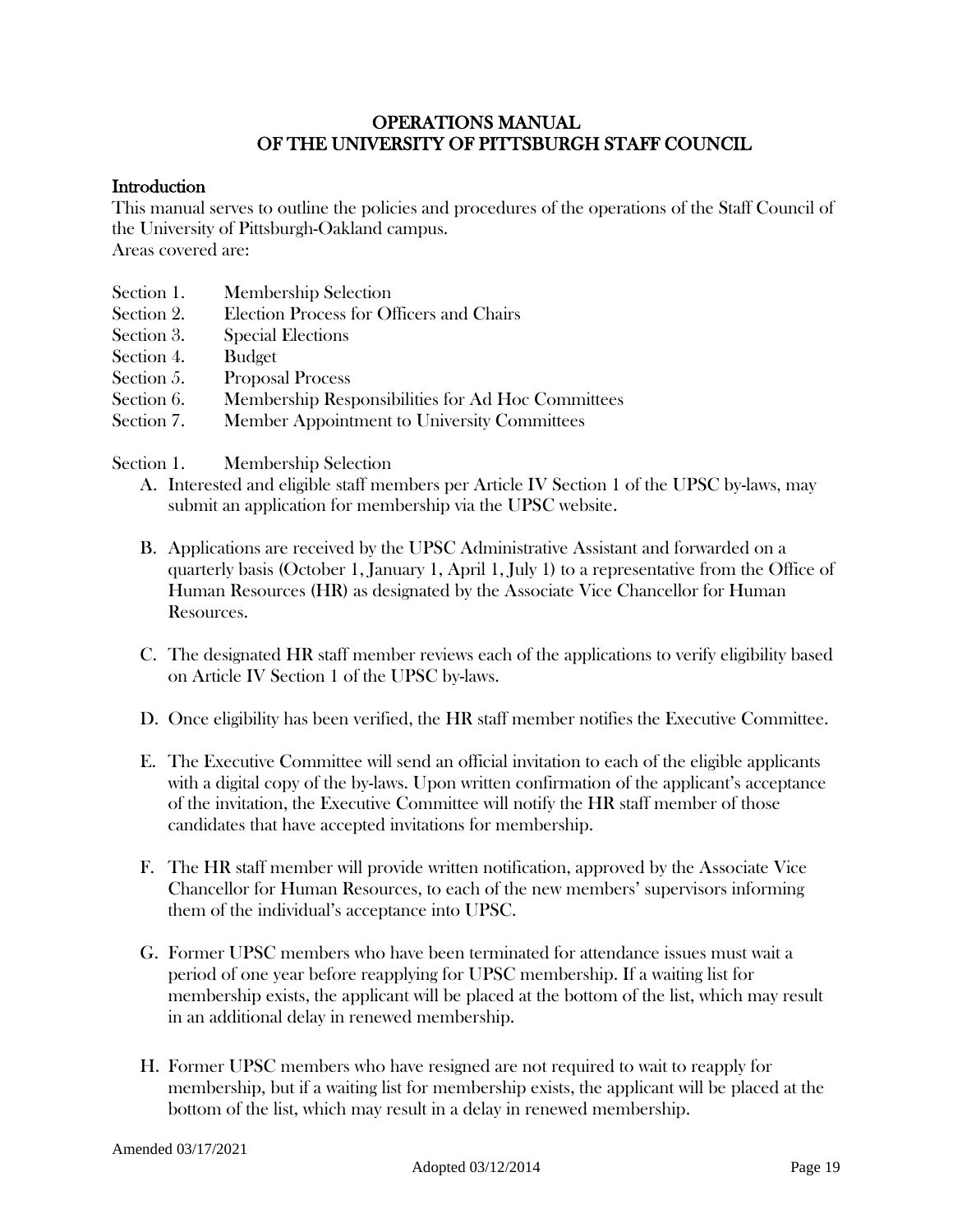Section 2. Election Process for Officers and Chairs

A. Elections shall follow these procedures.

- 1. Election of the Officers
	- a. Election of UPSC officers shall take place every odd numbered year.
	- b. In January of an election year, the Steering Committee will form an ad hoc committee called the Elections Committee. The committee shall consist of a chair and three additional members. These members shall not be running for an office in that election year.
	- c. The chair of the Elections Committee will be approved by the Executive Committee.
	- d. Volunteers will be solicited to fill the other three committee positions and the committee chair will have prerogative to select the final members of the committee from those who volunteer.
	- e. Announcement of officer elections shall be made at the April monthly meeting.
	- f. The Chair of the Elections Committee shall coordinate the process of obtaining submitted nominations for positions that are open that given year.
	- g. In the event the Elections Committee Chair has been declared to seek office, the UPSC Officers shall appoint a member from the Elections Committee to replace the chair.
	- h. Only Full Members who have served during the past year may be nominated for an office. Nominations shall be received from among all UPSC members.
	- i. All nominations shall be received in writing, via campus mail or e-mail, no later than April 30. The Elections Committee may accept voice nominations during New Business at the April meeting.
	- j. In the event there are no nominees for a given office, the Elections Committee shall nominate candidates for the office from among the Full Members of the UPSC.
	- k. Nominees can run for multiple offices. Nominees must indicate which office they are running for prior to start of any election.
	- l. In the case when only one current full member of UPSC is nominated to an office, no vote shall take place.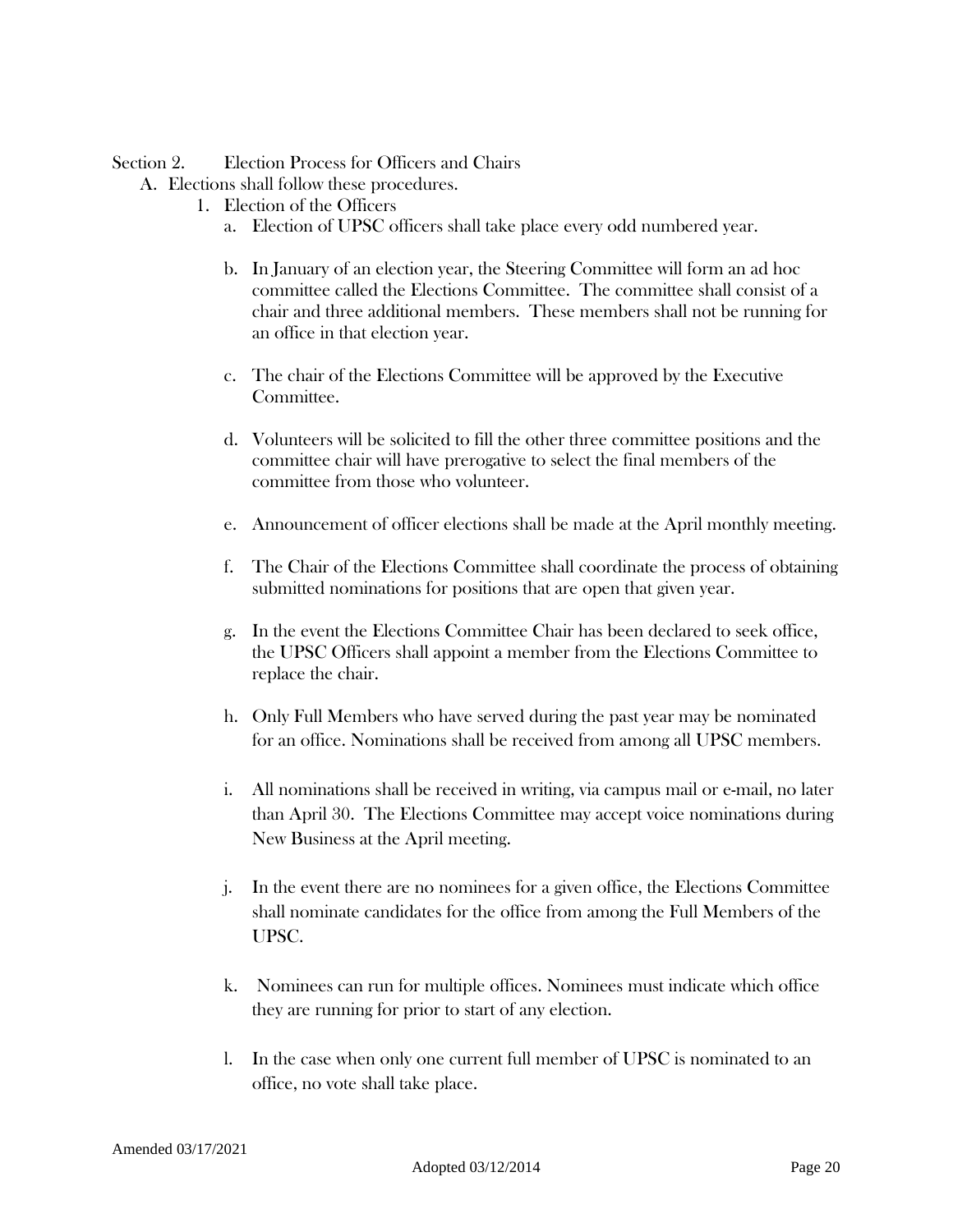- m. The Elections Committee shall determine each nominee's eligibility to hold office according to the terms of these Bylaws. Each nominee must then indicate his or her consent to seek office.
- n. The Elections Committee Chair will set up online voting through qualtrics.
- o. The Election Ballot shall list the candidates in alphabetical order by office.
- p. The Election Ballot will include a statement prepared by each candidate. The candidate's statement shall contain biographical information, a statement of qualification and may include a recent picture.
- q. A roster of all UPSC members who are eligible to vote in the election will also be loaded into qualtrics.
- r. Candidates for the office of president will participate in a question and answer forum at the May general meeting. The Elections committee will solicit questions from the general membership starting in April. All other positions will have the opportunity to make statements that will appear as part of the elections portal.
- s. Once the nominating process is complete, the Elections Committee Chair shall enter into the Elections Ballots the list of candidates, the candidates' statements, and the roster of eligible voting members as well as the dates and times of the election period.
- t. Each election is open for 48 hours starting with President, Executive Vice President, Vice President for Finance, Vice President for Public Relations, Parliamentarian.
- u. In the case of a tie between two or more candidates, the Elections Committee will coordinate a revote for that position in which:
	- i. Only those for which there is a first place tie shall be included in the revote.
	- ii. The Elections Committee shall distribute ballots to the eligible members in the same manner as previously distributed.
	- iii. 3. The Elections Committee shall announce the winner at the close of the revote.
	- iv. 4. This process shall continue until the tie is broken.
	- v. The elections will continue on a revised timeline after the tie is broken.
- 2. Election of the Chairs
	- a. Committee Chair elections will take place in the same year as Officer Elections.
	- b. Chair elections will take place within the committees. Election process will be in-person, paper ballot.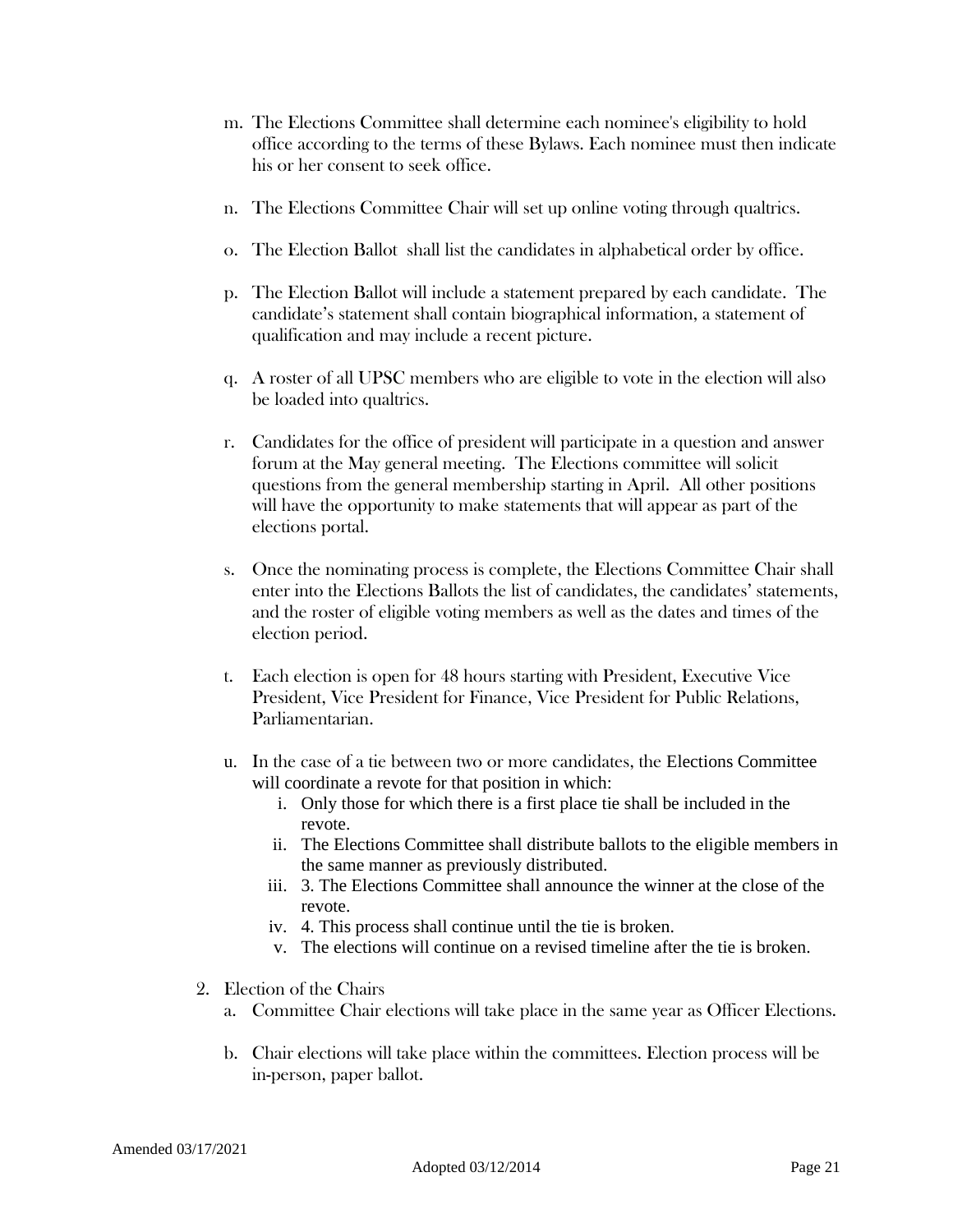- c. Must be present at the meeting to vote or submit your vote to the Staff Council Administrator in advance.
- d. In the event of a tie for the chair position, there will be a revote(s) until the tie is broken.
- e. In the event that a chair vacates their position before the end of their term, the vice chair will take over the office for the remainder of the term.
- B. Contesting an Election
	- 1. Any Full Member may contest the election of a candidate by presenting a letter in person, via campus mail, or via e-mail to the UPSC Administrative Assistant. The UPSC Administrative Assistant shall immediately forward the contest letter to the Executive Vice President, the President, and the Chair of the Elections Committee. The Executive Vice President shall enter the contest onto the agenda for the June Steering meeting or may elect, after consulting with the other officers, to call a special meeting of the Steering Committee, the sole purpose of which shall be to address the election contest.
	- 2. At the designated Steering meeting, the Executive Vice President shall obtain the officer ballot from the UPSC Administrative Assistant and shall unseal it in the presence of the committee. The Steering Committee shall verify the vote. If the vote agrees with the report of the Elections Committee, the Steering Committee shall declare the vote valid.
	- 3. Should the results of the verification show evidence of error including miscounts, voting by other than Full Members, or other reversible error, the Steering Committee may do the following:
		- a. Nullify the entire election. So doing will require a new election to be conducted at the next regular meeting and will follow the process outlined in Section 2 of the Operations Manual titled "Special Elections".
		- b. Nullify the election of the office in question. So doing will require a new election for that position only and will follow the process outlined in Section 2 of the Operations Manual titled "Special Elections".
		- c. Re-declare the winner for each contested office based on the number of votes determined to be valid.
	- 4. The Executive Vice President shall announce the results of the Steering Committee's determination at the next regular UPSC meeting. The determination of the Steering Committee shall be final.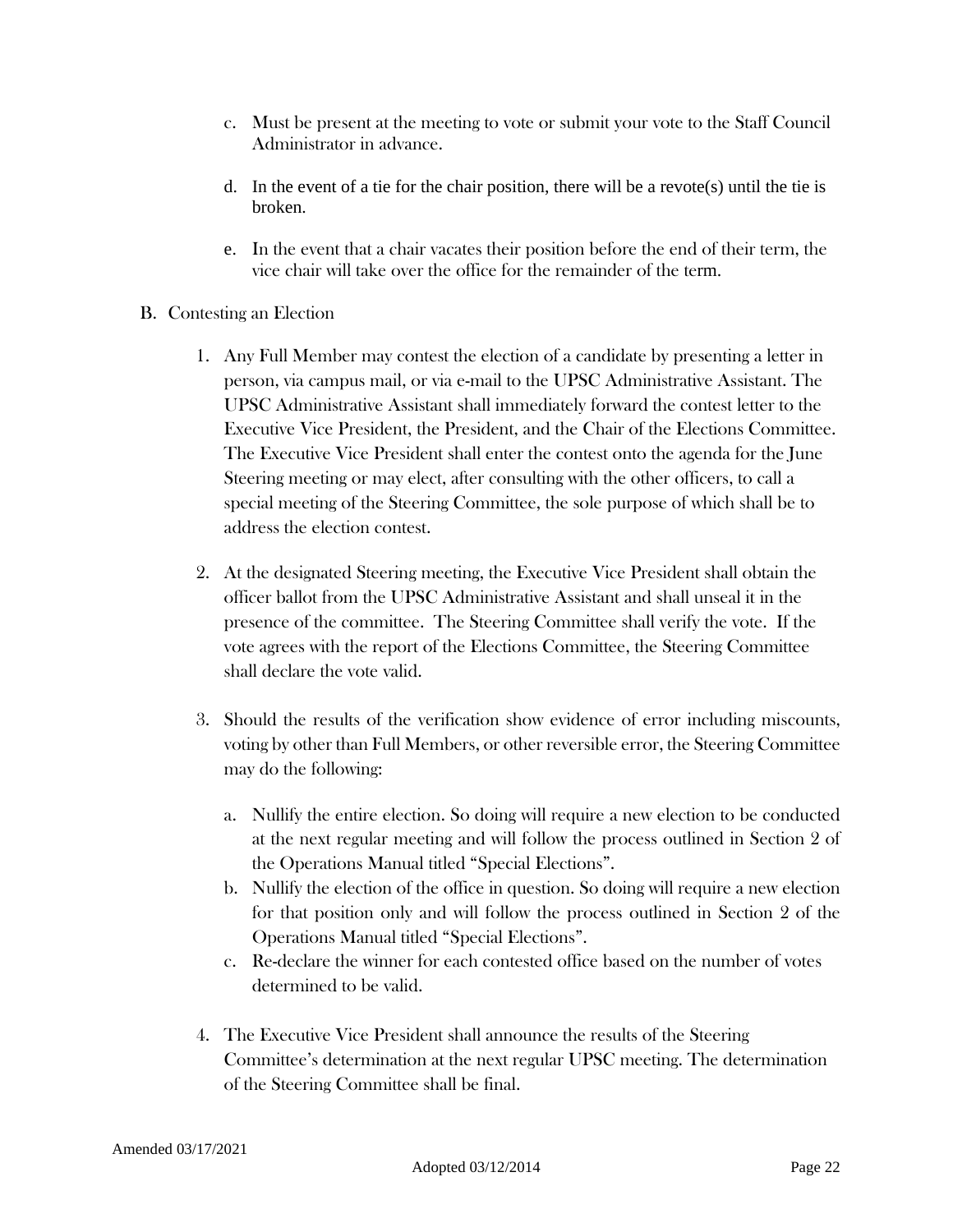Section 3. Special Elections – Officers

A. If a UPSC officer leaves his/her office prior to the end of his/her term of office, the Steering Committee will conduct a special election. That special election shall adhere to the following process:

1. An e-mail will be sent by the Executive Vice President (or President if the Executive Vice President position is up for special election) to the UPSC membership requesting e-mail nominations of self or others to the office which is being vacated within two weeks of the date the e-mail was sent. No voice nominations will be accepted.

2. The Steering Committee will collect the nominations and contact the nominees for a brief statement of qualifications.

3. The Operations Committee will assist the Steering Committee if the committee requires assistance in carrying out this task.

- B. Election shall follow the procedures outlined in Section 2 for a regular election with just one office up for vote.
- C. If more than one unexpected vacancy happens at the same time, the appointed election committee can redesign the special election accordingly.

#### Section 4. Budget

- A. The Vice President of Finance is responsible for oversight of UPSC's budget, all accounts, and the Endowed Book Fund Account.
- B. The Vice President of Finance shall present an annual operations budget report at the August Steering Committee meeting that outlines:
	- 1. An expected budget amount
	- 2. Expected expenditures
	- 3. Special projects
	- 4. Other items of financial concern

#### Section 5. Proposal Process

- A. Proposals, recommendations, and policies passed by UPSC shall follow the process outlined below for approval:
	- 1. An issue or topic is investigated by a committee.
	- 2. The committee submits a draft proposal to the Executive Committee.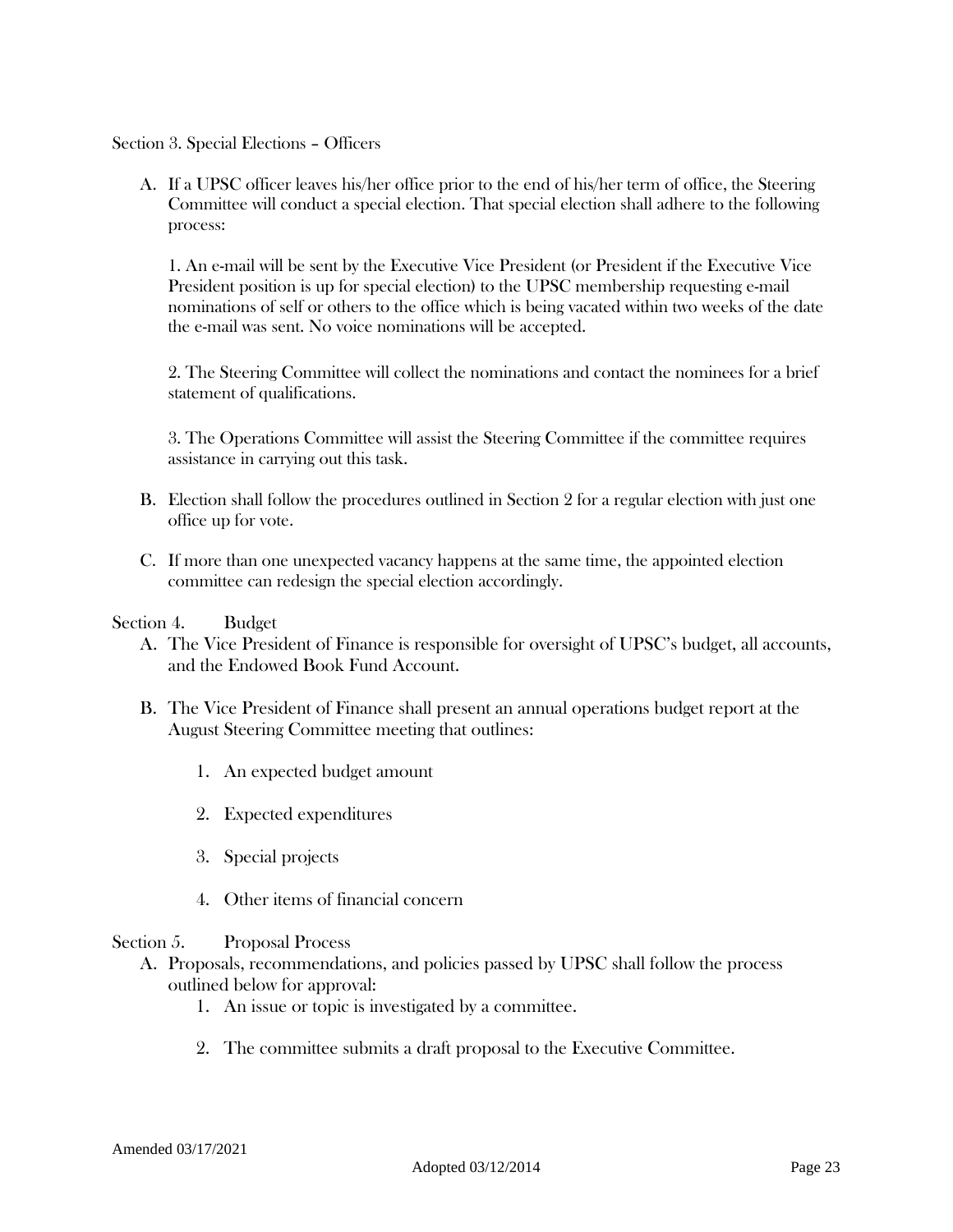- 3. After the Executive Committee's initial review, revisions are made at the committee level.
- 4. The next draft is submitted to the Executive Vice President for discussion at the next Steering Committee meeting.
- 5. At the next Steering Committee meeting the proposal is discussed, if changes are necessary, the committee revises the proposal and resubmits to the Executive Vice President. If the proposal passes, a discussion and vote will be scheduled for the next general UPSC meeting.
- 6. At the next General UPSC meeting, if the proposal is referred back to committee, the committee revises the proposal and resubmits it to the Executive Committee for a discussion and vote to be scheduled at the next general UPSC meeting. If it passes the proposal is submitted to the Executive Committee.
- 7. The Executive Committee will then submit, if necessary, the proposal to the appropriate University officers with a cover letter. Copies will be sent to the UPSC Administrative Assistant and the chair of the originating committee or individual.

Section 6. Membership Responsibilities for Ad Hoc Committees

- A. Ad hoc committees will be created as needed for projects outside the four committees. Members from committees may be asked to serve on ad hoc committees, and in the event of serving, should follow the below guidelines.
	- a. Each committee (External Relations, Operations, Staff Relations, and Staff Life) will be responsible for identifying a member to serve on the ad hoc committee to ensure representation of the UPSC membership.
	- b. Members will attend all ad hoc committee meetings for the duration of the ad hoc committee.
	- c. Members on the ad hoc committee will be excused from duties and meetings related to their standard committee (External Relations, Operations, Staff Relations, and Staff Life).
	- d. Members should submit an update to their committee chair as appropriate so that information can be shared about the ad hoc committee to other members, and help with the ad hoc committee projects can be solicited.
	- e. Members will have to attend the regular monthly UPSC meetings while serving on an ad hoc committee.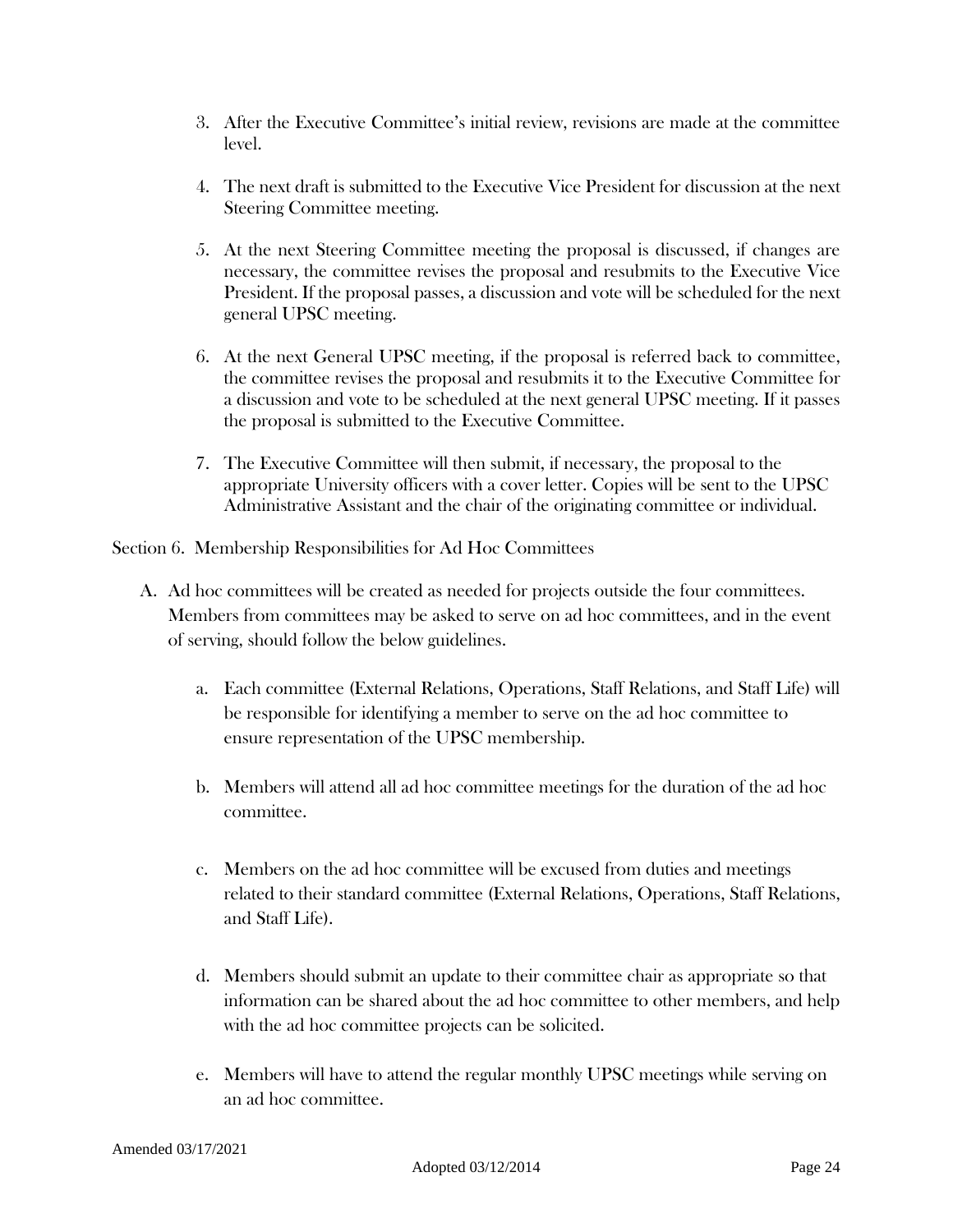Section 7. Member Appointment to University Committees

- A. Staff Council members are appointed to university committees throughout campus to represent staff interests, including Board of Trustees Committees and Senate Council Committees, among other university committees. Members from UPSC are called to serve on such committees as outlined in the following process.
	- 1. All eligible members will receive notification of the committee opening via email from the UPSC administrator. The notification will include a brief statement of the committee purpose and time commitment needed to serve.
	- 2. Interested members will be given a minimum time period of the end of the following business day to indicate their interest in serving on the committee by responding to the email; more time may be given depending on the committee selection timeline.
	- 3. UPSC officers will determine which member will be chosen based on criteria including personal interest, prior knowledge of committee work, expertise in area of committee work, and level of involvement in UPSC.
	- 4. If no members indicate interest, the officers and committee chairs may nominate members; UPSC officers will determine which member will be chosen based on criteria including personal interest, prior knowledge of subcommittee work, expertise in area of committee work, and level of involvement in UPSC.
	- 5. Members will continue to attend the monthly UPSC general meetings and UPSC committee meetings while serving on a university committee.
	- 6. Members will report on non-confidential items relative to their respective university committees at the UPSC general meetings.